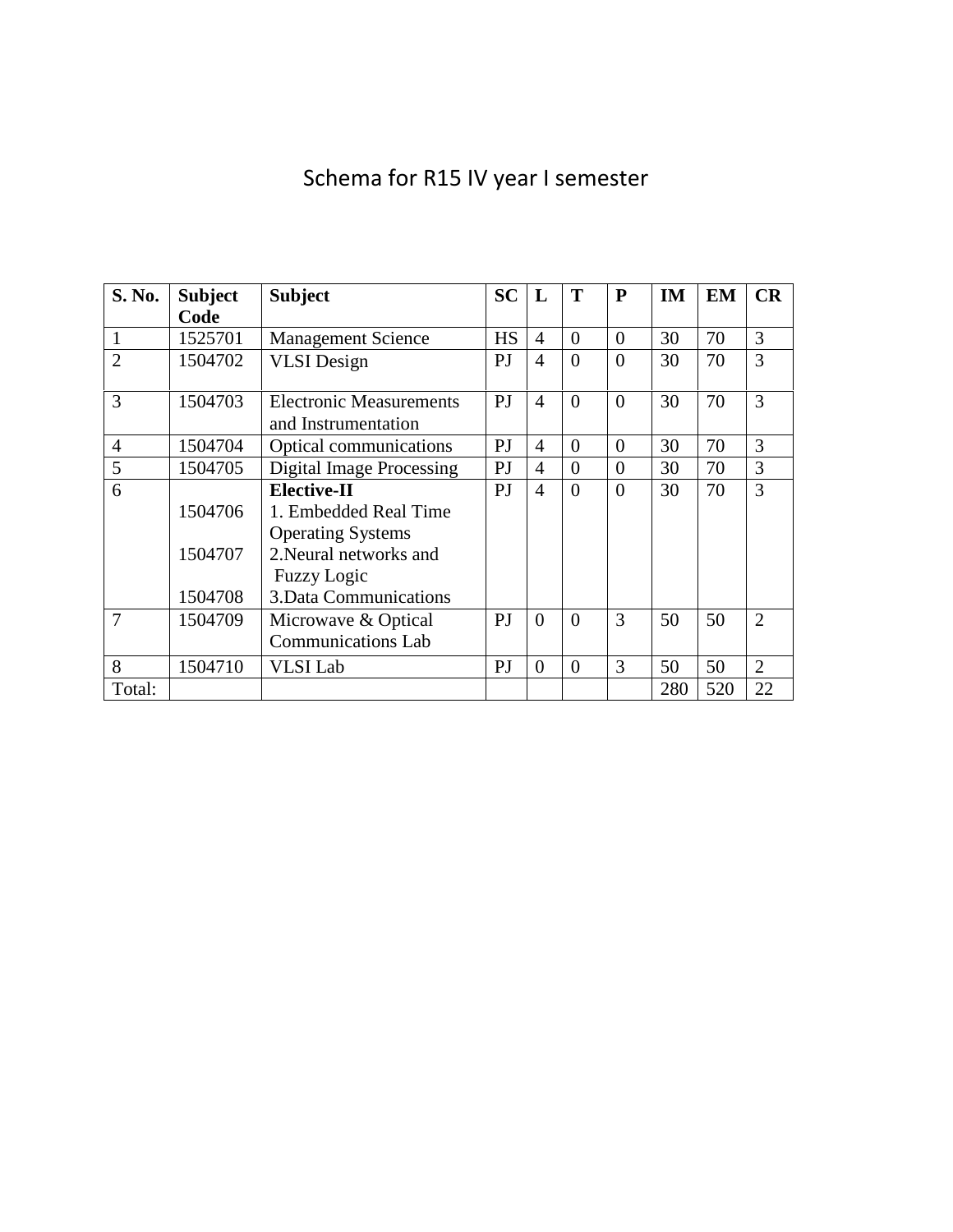# Schema for R15 IV year II semester

| S.                 | <b>Subject</b> | <b>Subject</b>                  | <b>SC</b> | L              | T              | P              | <b>IM</b> | <b>EM</b> | CR  |
|--------------------|----------------|---------------------------------|-----------|----------------|----------------|----------------|-----------|-----------|-----|
| No.                | Code           |                                 |           |                |                |                |           |           |     |
| $\mathbf{1}$       | 1504801        | Cellular & Mobile               | PJ        | $\overline{4}$ | $\theta$       | $\theta$       | 30        | 70        | 3   |
|                    |                | Communications                  |           |                |                |                |           |           |     |
| $\overline{2}$     | 1504802        | <b>Satellite Communications</b> | PJ        | $\overline{4}$ | $\theta$       | $\theta$       | 30        | 70        | 3   |
|                    |                |                                 |           |                |                |                |           |           |     |
| 3                  |                | <b>Elective -III</b>            | PJ        | $\overline{4}$ | $\theta$       | $\theta$       | 30        | 70        | 3   |
|                    | 1504803        | 1. RADAR Systems                |           |                |                |                |           |           |     |
|                    | 1504804        | 2. Speech Processing            |           |                |                |                |           |           |     |
|                    | 1504805        | 3. OOPS through Java            |           |                |                |                |           |           |     |
|                    |                | Programming                     |           |                |                |                |           |           |     |
| $\overline{4}$     |                | <b>Elective-IV</b>              | PJ        | $\overline{4}$ | $\theta$       | $\theta$       | 30        | 70        | 3   |
|                    | 1504806        | 1. Data Acquisition Systems     |           |                |                |                |           |           |     |
|                    | 1404807        | 2. Spread Spectrum              |           |                |                |                |           |           |     |
|                    |                | Communications                  |           |                |                |                |           |           |     |
|                    | 1504808        | 3. Biomedical                   |           |                |                |                |           |           |     |
|                    |                | Instrumentation                 |           |                |                |                |           |           |     |
| 5                  | 1504809        | Seminar                         | PJ        | $\theta$       | $\theta$       | $\overline{0}$ | 100       | $\theta$  | 3   |
| 6                  | 1504810        | Project                         | PJ        | $\theta$       | $\overline{0}$ | $\overline{0}$ | 50        | 50        | 10  |
| Total:             |                |                                 |           |                |                | 270            | 330       | 25        |     |
| I B.Tech.          |                |                                 |           |                |                |                | 410       | 690       | 45  |
| <b>Grand Total</b> |                |                                 |           |                |                |                | 2080      | 3620      | 180 |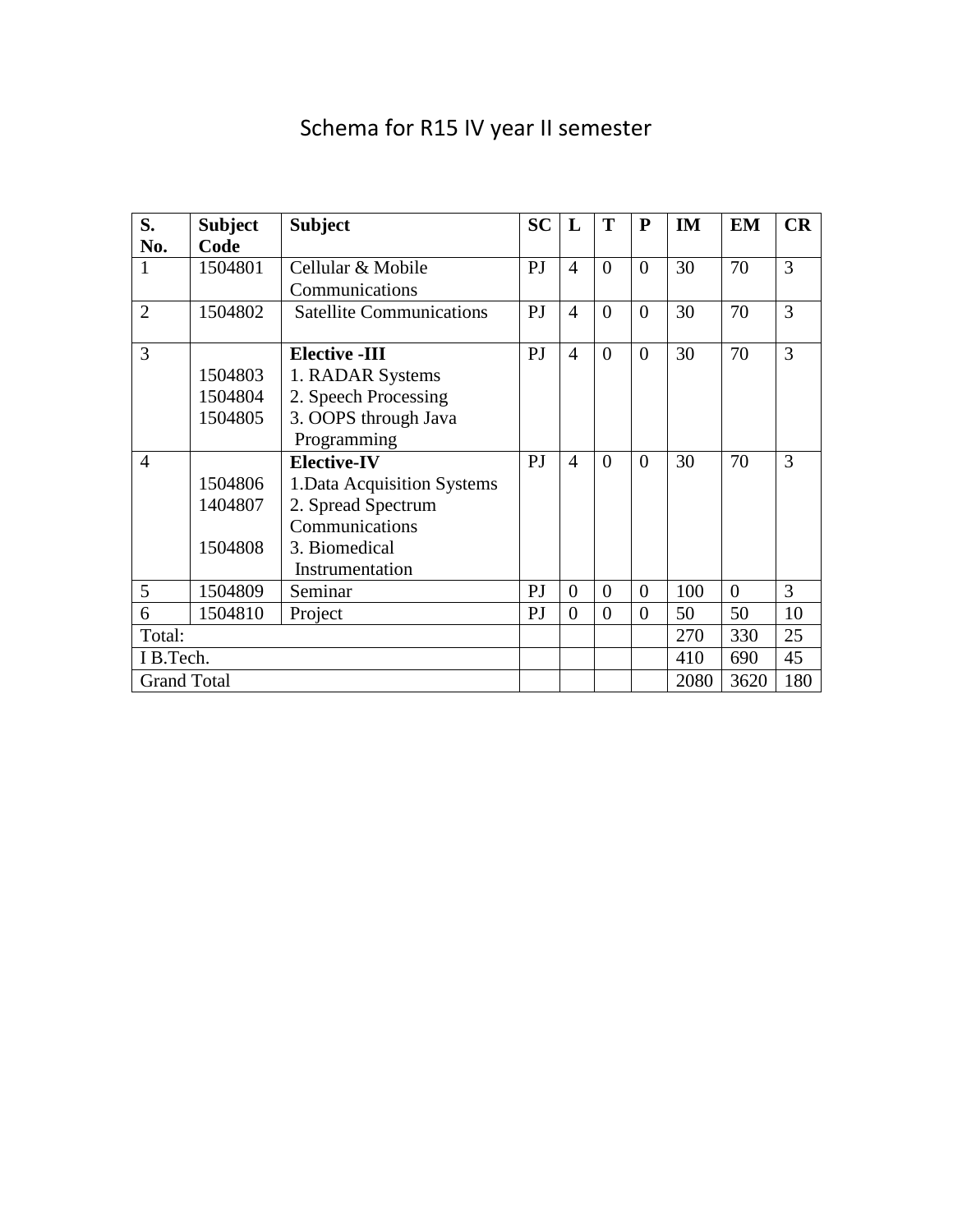### **B.Tech. VII Sem. (ECE)**

# **Management Science (Common to All Branches)**

### **Course Objectives:**

- Provide a basic understanding of management science including analytical problem solving and communications skills.
- Prepare for practice in a field that sees rapid changes in tools, problems and opportunities.
- Prepare for graduate study and self-development over an entire career.
- Provide ability to use the techniques, skills and modern engineering tools necessary for engineering practices.
- The broad education necessary to understand the impact of engineering solutions in a global and societal context.
- Background necessary for admission to top professional graduate engineering or business programs.

### **Course outcomes:**

At the end of the course, students are able to:

- Solve the analytical problems.
- See the rapid changes in tools, problems and opportunities .
- Develop their career.
- Use the modern engineering tools for engineering practices.

### **UNIT- I**

**Introduction to Management:**Concept of Management-Administration, Organization-Function of Management, Evolution of Management Thought-Organization: Principles of Organization-Types-Organization charts-managerial objectives and Social responsibilities of Management.

### **UNIT – II**

**Strategic Management:**Corporate Planning-mission, objectives and programmes-SWOT Analysis-Strategy Formulation and Implementation.-Plant location and Plant Layout concepts-Production control.

### **UNIT – III**

**HRM and Inventory Management:**Human Resource Management –Manpower Planning-Personnel Management-Basic functions of Personnel Management, Job Evaluation and Merit Rating-Incentive plans.

**Inventory Management**: Need for Inventory Control; EOQ,ABC Analysis, Purchase Procedure, Maintaining Store Records.

### **UNIT-IV**

**Operations Management:**Productivity- Job, Batch and Mass Production-Work Study-Basic procedure involved in Method Study and Work Measurement. Statistical Quality Control-c chart, p chart, R chart, Acceptance sampling Deming's contribution to Quality.

### **UNIT-V**

**Project Management:**Network Analysis to project management- PERT/CPM- Application of network techniques to engineering problems-Cost Analysis-Project Crashing.

### **Text Books:**

1. Aryasri: Management Science,TMH,2008.

### **Reference Books:**

1. Koontz&Weihrich:Essentials of Management,6/e,TMH,2005

- 2. KanishkaBedi:Production and OerationsManagement,Oxford University Press,2004
- 3 .Parnell:Strategic Management,Biztantra,2003.

4. LS Srinath: PERT/CPM,Affiliated East-West Press,2005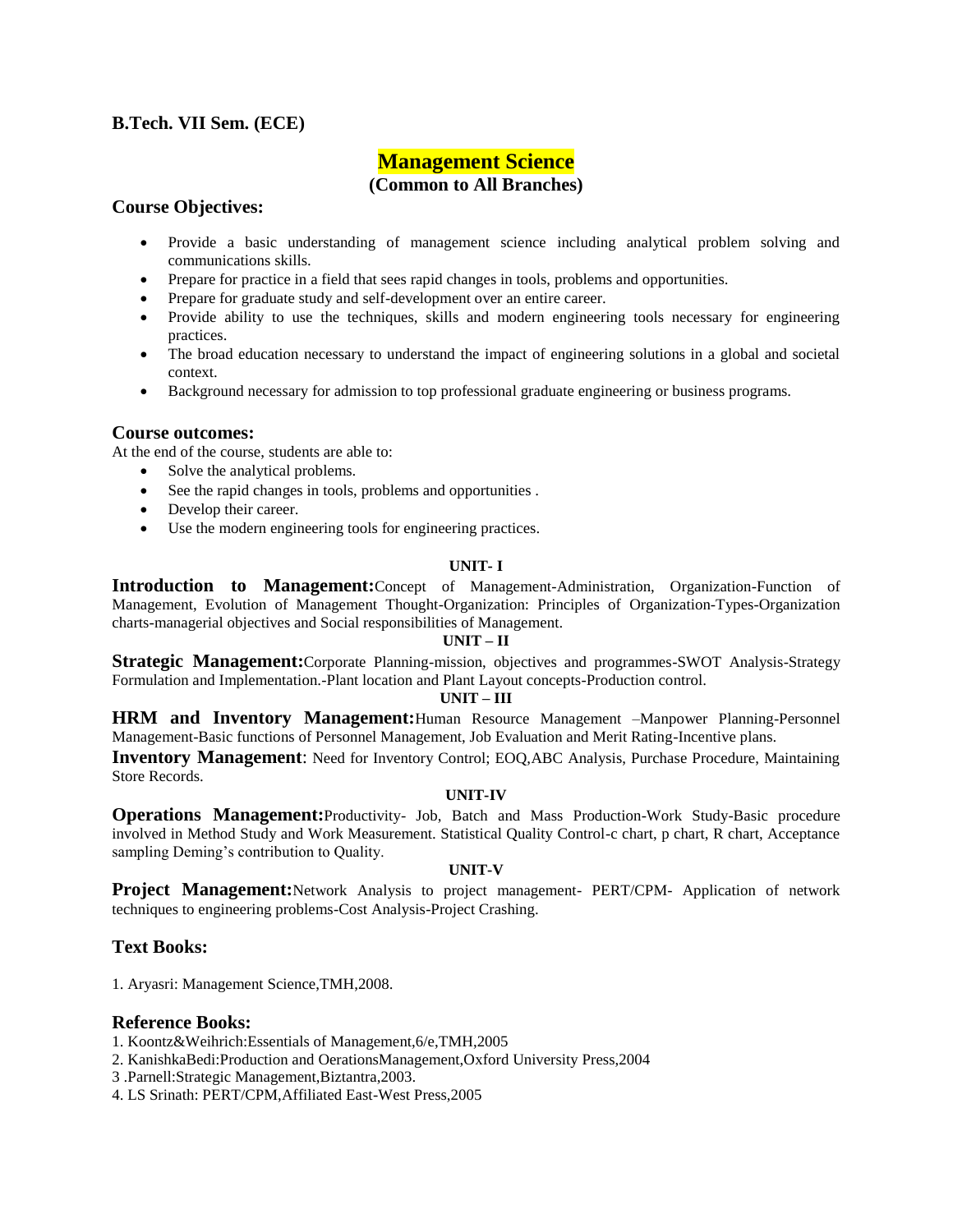### **IV B.Tech. I Sem. (ECE)**

# **VLSI Design**

### **Course Objectives:**

- The main objective of the course is to introduce the concepts of IC fabrication technologies and their corresponding Stick Diagrams
- The course will also introduce scaling techniques of CMOS devices and their effects
- The course will also familiarize the students with CAD/EDA tools.

### **Course outcomes:**

- The different fabrication steps involved, the electrical properties and characteristics are analyzed.
- Analyze and design various logic gates, its stick diagrams and layouts. Constrained by the design metrics.
- Connect the individual gates to form the building blocks of a system.
- Understand the different logic tools for testing.

### **UNIT-I**

**Introduction:**Introduction to IC Technology – MOS, PMOS, NMOS, CMOS & Bi-CMOS technologies-Substrate preparation, Oxidation, Lithography, Diffusion, Ion implantation, Metallization, Encapsulation, Probe testing,Integrated Resistors and Capacitors.

### **UNIT-II**

**Basic Electrical Properties:** Basic Electrical Properties of MOS and Bi-CMOS Circuits:  $I_{ds}VsV_{ds}$ relationships, MOS transistor threshold Voltage,  $g_m$ ,  $g_{ds}$ , Figure of merit, Pass transistor, NMOS Inverter, Various pull ups and Pull downs, CMOS Inverter analysis and design, Bi-CMOS Inverters.

### **UNIT-III**

**VLSI Circuit Design Processes:**VLSI Design Flow, MOS Layers, Stick Diagrams, Design Rules and Layout, 2μ CMOS Design rules for wires, Contacts and transistors Layout Diagrams for NMOS and CMOS Inverters and Gates, Scaling of MOS circuits, Limitations of Scaling.

### **UNIT-IV**

**Gate Level Design:**Logic Gates and Other complex gates, Switch logic, Alternate gate circuits, Basic circuit concepts, Sheet Resistance( $R_S$ ) concept and Sheet Resistance  $R_S$  in MOS, Area Capacitance Units, Calculations Delays, Driving large Capacitive Loads, Wiring Capacitances.

**Subsystem Design:** Subsystem Design, Shifters, Adders, ALUs, Multipliers, Parity generators,Comparators, Counters, High Density Memory Elements.

### **UNIT-V**

**Semiconductor Integrated Circuit Design:**PLAs, FPGAs, CPLDs, Standard Cells, Programmable Array Logic(PLA"S), Design Approach.

**CMOS Testing:**CMOS Testing, Need for testing, Test Principles, Design Strategies for test, Chip level Test Techniques, System-level Test Techniques, Layout Design for improved Testability.

### **Text Books:**

- 1. Kamran Eshraghian, EshraghianDougles and A. Pucknell, *Essentials of VLSI circuits and systems*, PHI, 2005 Edition.
- 2. Weste and Eshraghian, *Principles of CMOS VLSI Design*, Pearson Education, 1999.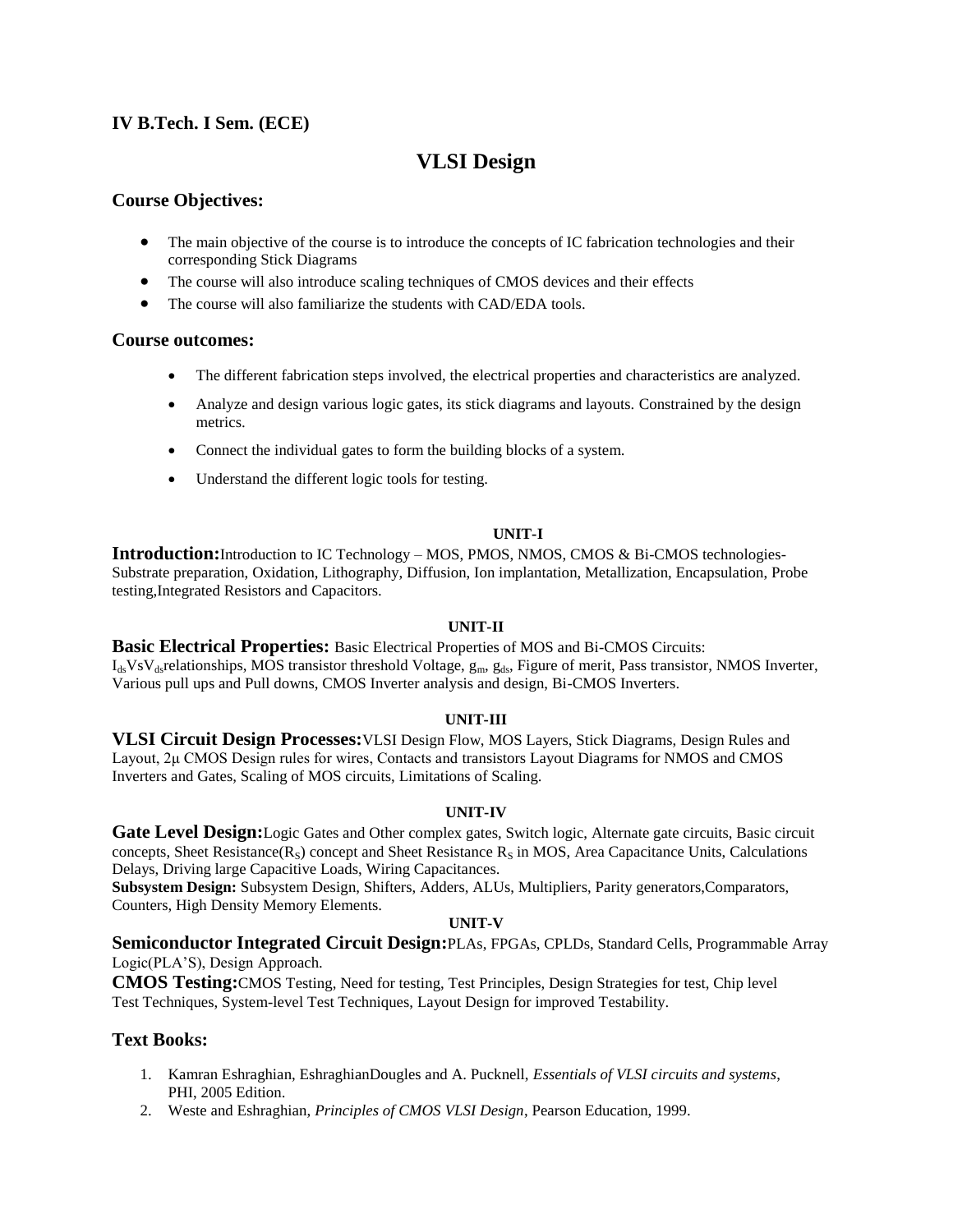### **Reference Books:**

- 1. John .P. Uyemura*, Introduction to VLSI Circuits and Systems*, JohnWiley, 2003.
- 2. John M. Rabaey, *Digital Integrated Circuits*, PHI, EEE, 1997.
- 3. Wayne Wolf, Pearson Education, *Modern VLSI Design*, 3rd Edition, 1997.
- 4. S.M. SZE, *VLSI Technology*, 2nd Edition, TMH, 2003.

# **IV B.Tech. I Sem.(ECE) (R-15) Electronic Measurements and Instrumentation**

### **Course Objectives:**

- The presentation of fundamental measurement concepts and measurement methodologies including the description of basic instruments that are the technological implementation of general methodologies.
- Understanding about the transducers and to help the students analyze various signals using CRO.

### **Course Outcomes:**

Students will be able to

- Calculate static and dynamic characteristics and their significance
- Use measurements procedures for resistance, inductance and capacitance using bridges.
- Use and apply various transducers in Instrumentation and Control Systems in industry

### **UNIT I**

**Performance characteristics of Instruments:**Static characteristics, Accuracy, Resolution, Precision, Expected value, Error, Sensitivity. Errors in Measurement, Dynamic Characteristicsspeed of response, Fidelity, Lag and Dynamic error.

**Analog Instruments**: Transistor Voltmeter, Micro Voltmeter (Chopper type) – DC Differential voltmeter – AC voltmeters – Multi meter -wave analyzers (AF  $& RF$ ) – Harmonic distortion analyzer- Spectrum analyzer.

### **UNIT II**

**Digital Instruments:**Digital Voltmeters (Ramp, Dual slope, stair case, successive approximation types) Digital multi meter, Universal counter, Digital tachometer, Digital Phase meter.

### **UNIT III**

Cathode Ray Oscilloscopes: Motion of electron in electronic field and in magnetic field- Block diagram of CRO, CRT, Electrostatic deflection sensitivity – Vertical and Horizontal deflection systems – Principle of operation of dual beam, dual trace, sampling and storage CRO"s-Measurements with CRO (Voltage, Current, time, frequency, Phase angle, lissajous figures)

### **UNIT IV**

**Bridges:**Wheat stone bridge, Kelvin Bridge, Measurement of inductance- Maxwell"s bridge, Anderson Bridge. Measurement of capacitance -Schearing Bridge, Wien Bridge Errors and precautions in using bridges- Q meter and measurement methods

### **UNIT V**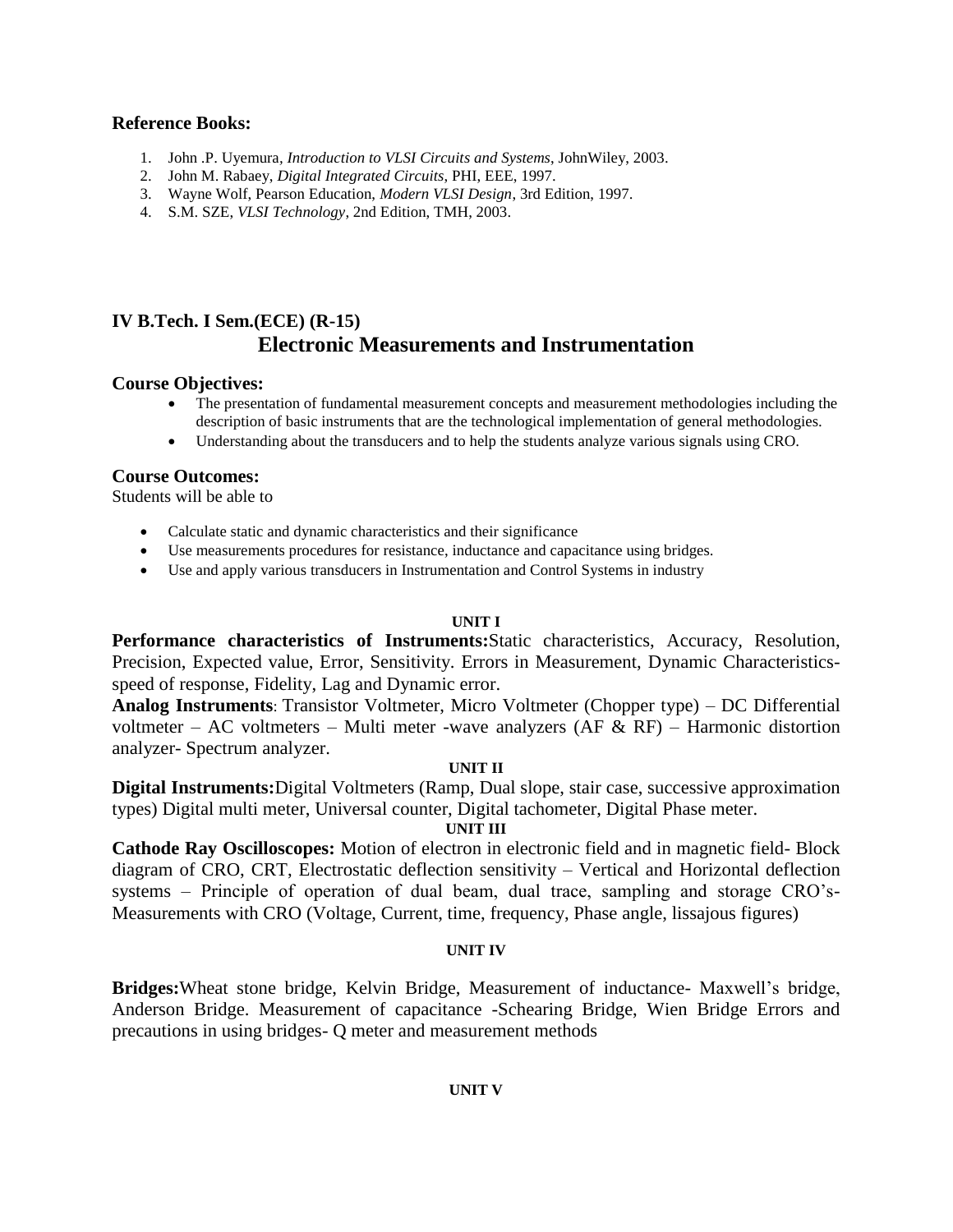**Transducers:** Active & passive transducers **,** Resistance, Capacitance, inductance; Strain gauges, LVDT, Piezo Electric transducers, Resistance Thermometers, Thermocouples, Thermistors, Sensistors. Measurement of physical parameters force, pressure, velocity, humidity, moisture, speed, proximity and displacement.Data acquisition systems.

### **Text Books:**

- 1. Electronic instrumentation, second edition H.S.Kalsi, Tata McGraw Hill, 2004.
- 2. Modern Electronic Instrumentation and Measurement Techniques A.D. Helfrick and W.D. Cooper, PHI, 5th Edition, 2002.

### **References:**

- 1. Electronic Instrumentation & Measurements David A. Bell, PHI (OUP), 2nd Edition, 2003.
- 2. Electronic Test Instruments, Analog and Digital Measurements Robert A.Witte, Pearson Education,  $2<sup>nd</sup>$  Ed., 2004.
- 3. Electronic Measurements & Instrumentations by K. Lal Kishore, Pearson Education 2005

### **IV B.Tech. I Sem. (ECE)**

# **Optical Communications**

### **Course Objectives:**

The objectives of the course are:

- To understand the functionality of each of the components of fiber optic communication system
- To understand the properties and principles of different types of optical fibers, and losses that occur in fibers.
- To understand the working and principle of optical sources (LED and LASER) and power launching schemes.
- $\bullet$  To analyze the operation of various optical detectors (PIN & APD) and optical receiver
- To understand the design of optical systems, WDM and Measurements

### **Course Outcomes:**Students will be able to

- Recognize and classify the structures of optical fibre and types.
- Discuss the channel impairments like losses and dispersion.
- Analyze various coupling losses and power coupling schemes.
- Classify the optical sources and detectors.
- Familiar with design considerations of fibre optic systems & analyze from both physical and system point of view.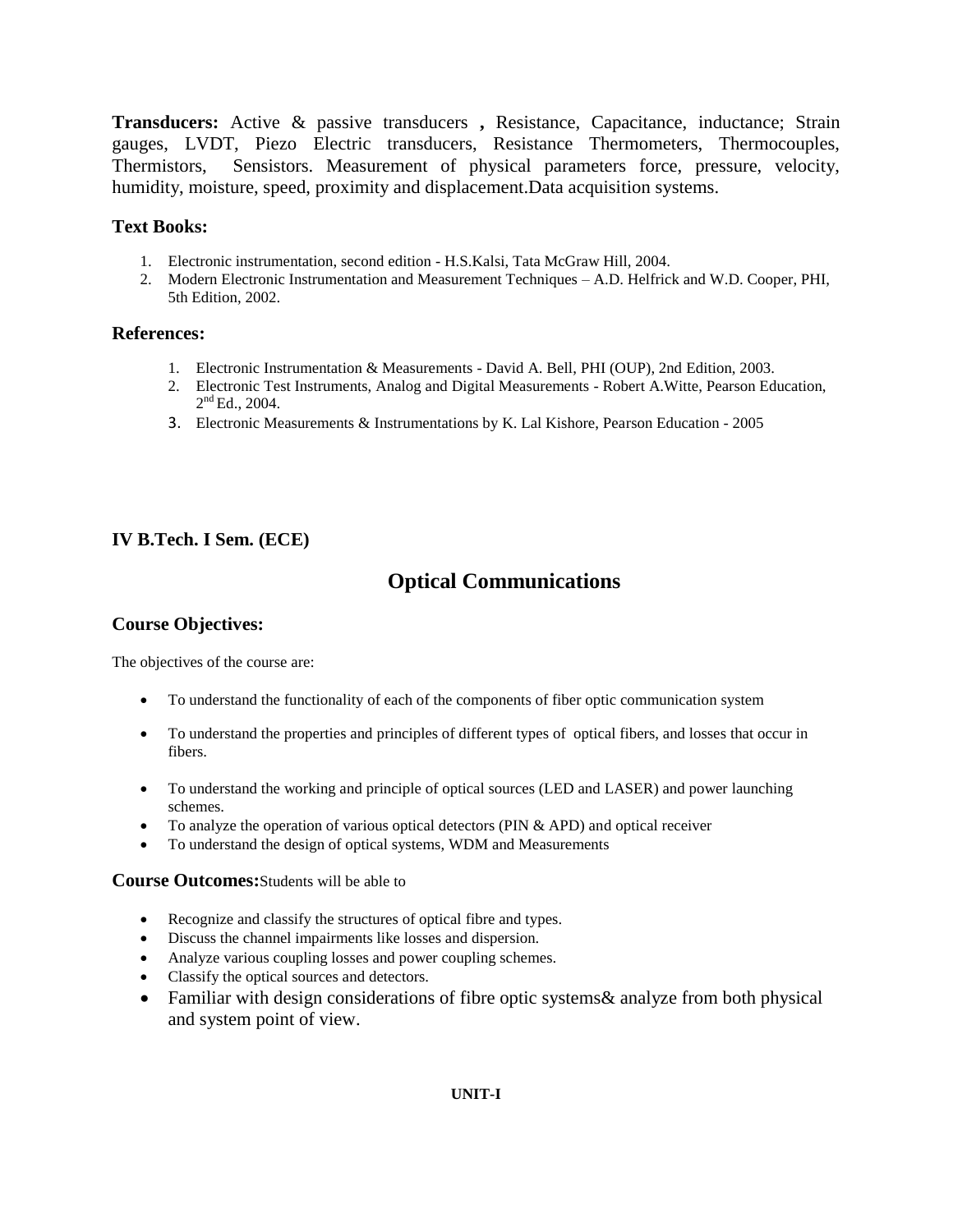**Introduction and Optical fiber waveguides:**Historical Development, The General System, Advantages of Optical Fiber Communications, Ray Theory transmission, Total Internal Reflection, Acceptance angle, Numerical Aperture, Skew Rays, Cylindrical Fiber – Modes, V Number, Mode coupling, Step Index fibers, Graded Index Fibers Single mode fibers - Cut off wavelength, Mode Field Diameter, Effective Refractive Index.

#### **UNIT-II**

**Fiber Materials** - Glass, Halide, Active glass, Chalgenide glass, Plastic optical fibers, Mechanical Properties of Fibers, Fiber Optic Cables.**Transmission Characteristics of optical fibers** -Attenuation, Material Absorption Losses in Silica Glass Fibers, Linear Scattering Losses, Fiber Bend Loss, Dispersion, Chromatic dispersion, Intermodal dispersion, Overall fiber dispersion, Polarization – Fiber Birefringence, Polarization Mode Dispersion.

### **UNIT-III**

**Power launching and Coupling-Source to Fiber Power Launching** – Source output pattern, power coupling calculation, power launching versus wavelength, Equilibrium Numerical Aperture,**Lensing schemes for Coupling Improvement** -non imaging microsphere, Laser diode to fiber coupling, LED coupling to single mode fibers.**Fiber-to-fiber Joints** – Mechanical misalignments, Fiber related losses, Fiber end face preparation, **Fiber Splicing** – Splicing techniques, splicing single mode fibers,**Optical Fiber Connectors** – Connector types, Single mode fiber connectors- Connector return losses, **Passive components** – The 2 x 2 fiber coupler, Star couplers

### **UNIT-IV**

**Optical Sources:Light Emitting Diodes (LEDs)** - LED Structures, Light Source Materials, Quantum efficiency and LED Power, Modulation of LED. **LASER Diodes**- Laser Diode Modes and Threshold Conditions, Laser Diode Rate Equations, External Quantum Efficiencies, Resonant Frequencies.**Photo Detectors:Physical principles of photo diodes**- The PIN and Avalanche photo diode (APD), detector response time, structures for InGaAs APDs, temperature effect on avalanche gain, comparisons of photo detectors.

#### **UNIT-V**

**Optical receiver operation:** Fundamental receiver operation, Digital signal transmission, error sources, Receiver configuration, **Optical system design** - Point to point links, system considerations, Link Power budget, Rise time budget, Transmission distance, **Operational principles of WDM** - Types, Fiber grating filters. **Measurements** – Optical Time domain Reflectometer (OTDR). Attenuation Measurements, dispersion Measurements, EYE Patterns.

#### **Text Books:**

- 1. Optical fiber communications- Gerdkeiser, McGraw Hill International Edition, 4<sup>th</sup> Edition, 2010.
- 2. Optical fiber communications-John M. Senior, PHI, 3<sup>rd</sup> Edition, 2010.

### **Reference Books:**

- 1. Principles and Applications of Optical Communications, Max Ming-Kang Liu, TMH, 2010.
- 2. Text book on optical fiber communication and its applications-S.C.Gupta, PHI, 2005.
- 3. Fundamentals of Optical Fiber communications, Satish Kumar, PHI, 2009.
- 4. Fiberoptic communications Technology- DjaferKmynbaev Lowell L. Scheiner, Pearson Education pte. Ltd.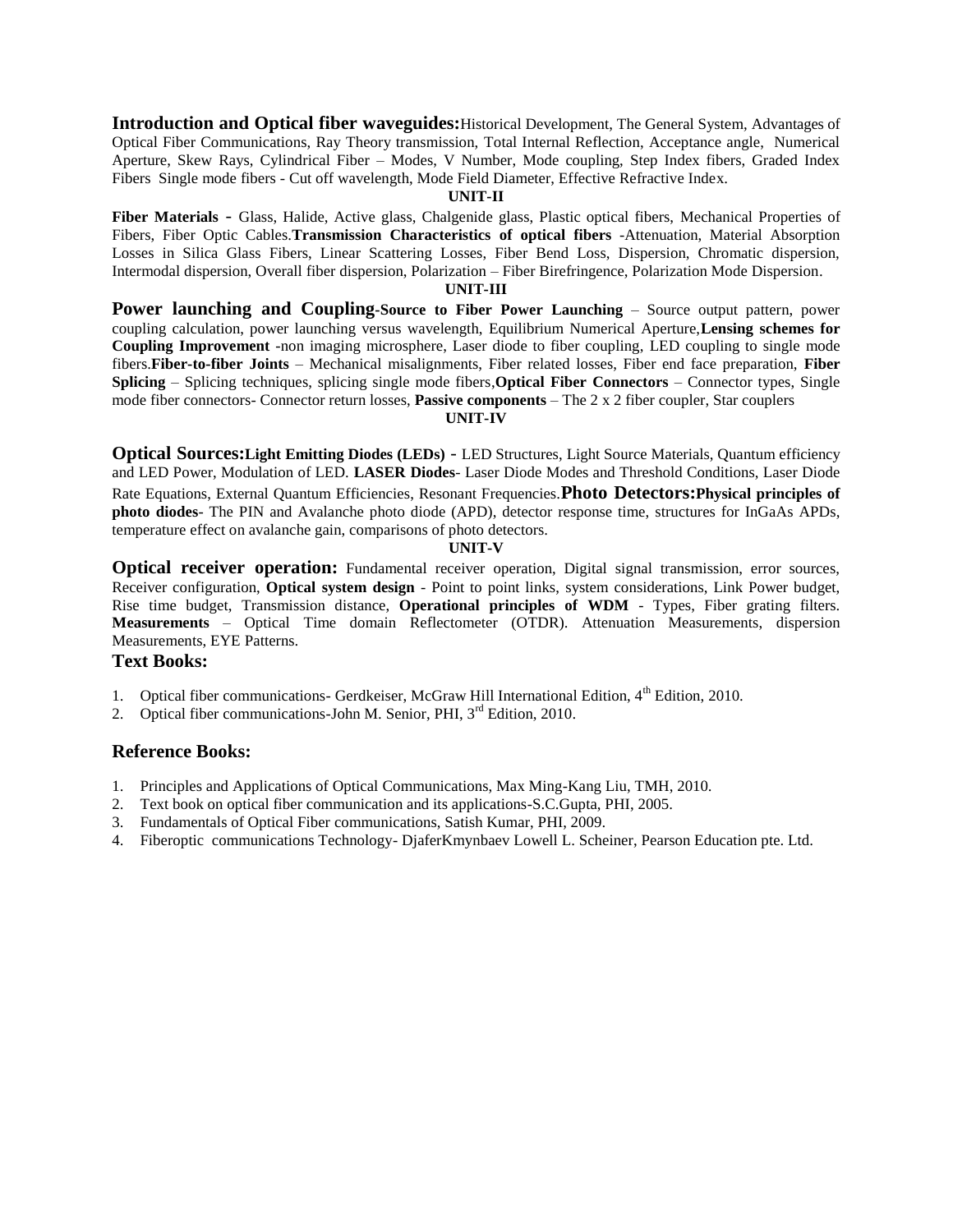# **IV B.Tech. I Sem. (ECE) Elective-III Embedded Real Time Operating Systems**

### **Course Objectives:**

- Main objective of this course is to know embedded system and applications
- Main objective of this course to design embedded systems
- The main objective of the course is to get students familiar with the typical problems and constraints that arise when designing and developing embedded systems
- The course will also introduce theoretical and practical solutions to these typical problems that the students are expected to master and be able to apply to realistic case studies.

### **Course Outcomes:**

After completion of this course student will be able to

- Understand the fundamental concepts of a embedded system .
- Get broad exposure to and understand various applications of embedded system in industry, medicine, and defence.
- Learn the embedded design models
- Learn the various case studies of embedded system like smart card,adaptive cruise control, mobile phone software

### **UNIT I**

**Introduction:**History of Embedded Systems, classification of Embedded Systems,skills required forEmbedded Systems designer, Major Application Areas of Embedded Systems, Purpose of Embedded Systems, Core of the Embedded System, Sensors and Actuators, Communication Interface, Embedded Firmware,Characteristics of an Embedded System, Quality Attributes of Embedded Systems.

### **UNIT II**

**Hardware Software Co-Design and Programme Modeling:** Fundamental Issues in Hardware Software Co-Design, Computational Models in Embedded Design, Introduction to Unified Modeling Language (UML),Hardware Software Trade-offs.

**Embedded Hardware Design and Development:**Analog Electronic Components, Digital Electronic Components, VLSI and Integrated Circuit Design, Electronic Design Automation (EDA) Tools.

### **UNIT III**

**Devices and Communication Buses:** IO Types and Examples, Serial Communication Devices, Parallel Device Ports, Sophisticated Interfacing Features in Device Ports, Wireless Devices, Timer and Counting Devices, Watchdog Timer, Real Time Clock, Networked Embedded Systems, Serial Bus Communication Protocols, Parallel Bus Device Protocols- Parallel Communication Network Using ISA, PCI, PCI-X and Advanced Buses, Internet Enabled Systems- Network Protocols, Wireless and Mobile System Protocols.

### **UNIT IV**

**Real-Time Operating Systems (RTOS) Based Embedded System Design:**Operating System Basics, Types of Operating Systems, Tasks, Process and Threads, Multiprocessing and Multitasking, Task Scheduling, Threads, Processes and Scheduling :Putting them Altogether, Task Communication, Task Synchronization, Interrupt Routines in RTOS Environment and Handling of Interrupt Source Calls, OS Security Issues,Device Drivers, How to Choose an RTOS

### **UNIT V**

### **Design Examples and Case Studies of Program Modeling and Programming With**

**RTOS:**Case study of Communication between Orchestra Robots, Embedded Systems in Automobile, Case study of an Embedded System for an Adaptive Cruise Control(ACC) System in a Car, Case study of an Embedded System for a Smart Card, Case study of a Mobile Phone Software for Key Inputs.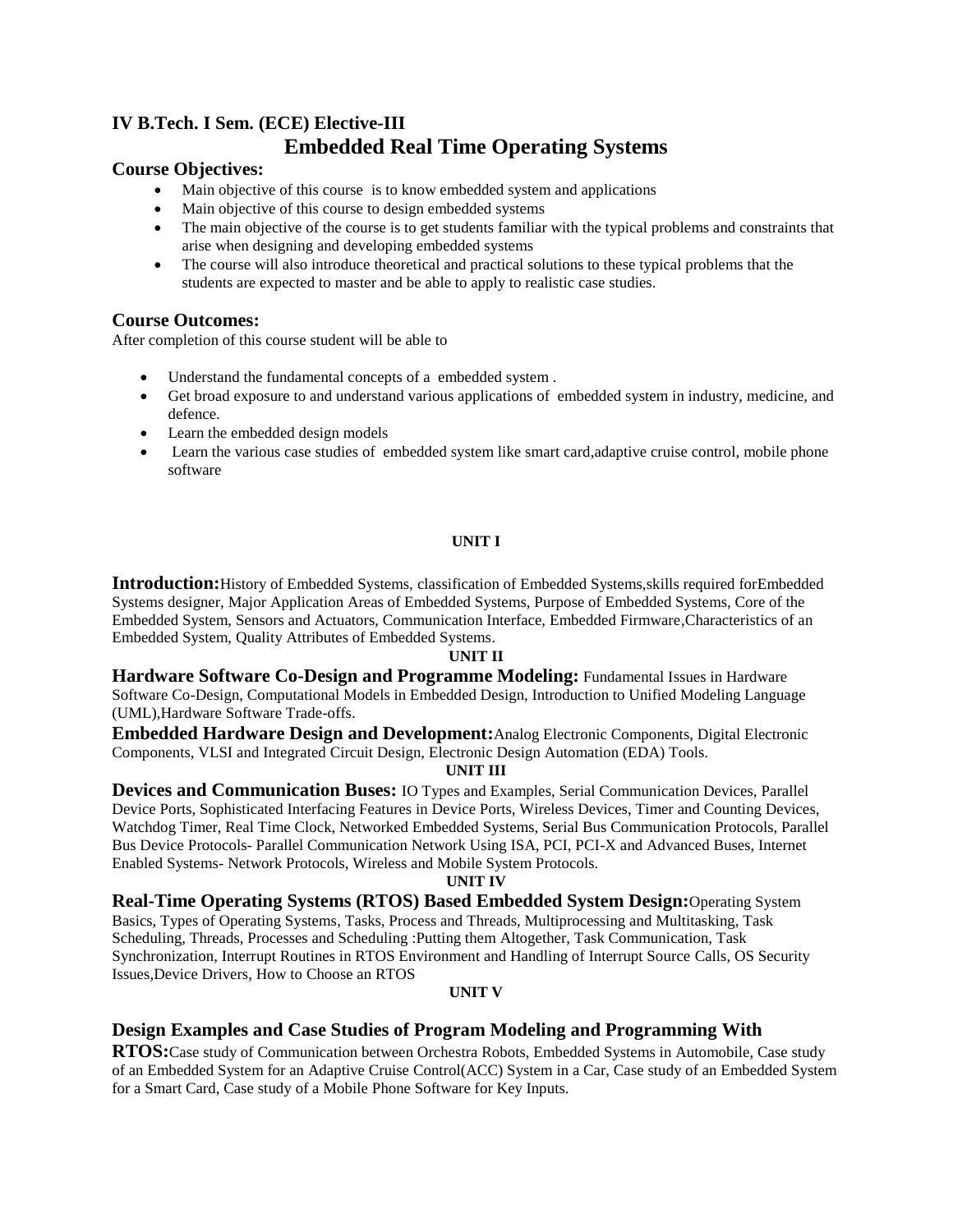### **Text Books:**

- 1. Introduction to Embedded System- Shibu KV, Mc-Graw Hill Higher Edition.
- 2. Embedded Systems Architecture, Programming and Design- Raj Kamal, Second Edition, McGraw-Hill Companies.
- 3. Embedded System Design by Peter Marwedel, Springer.

### **Reference Books:**

- 1. Embedded System Design A Unified Hardware/Software Introduction-Frank Vahid, Tony D. Givargis, John Wiley, 2002.
- 2. Embedded/ Real Time Systems-KVKK Prasad, Dreamtech Press, 2005.
- 3. An Embedded Software Primer- David E. Simon, Pearson Ed. 2005.

### **IV B.Tech. I Sem. (ECE)**

# **Digital Image Processing**

### **Course Objectives:**

The objectives of the course are:

- To study the image fundamentals and transforms necessary for image processing
- To learn the concepts of filtering in spatial and frequency domain
- To study different noise models and restoration filters and segmentation techniques.
- To understand different redundancies and lossy and lossless compression techniques.

### **Course Outcomes:**

After completion of this course student will be able to

- Understand the fundamental concepts of a digital image processing system.
- Get broad exposure to and understand various applications of image processing in industry, medicine, and defence.
- Learn the signal processing algorithms and techniques in image enhancement, restoration and segmentation.
- Categorize various compression techniques and interpret Image compression standards.

### **UNIT-I**

**Introduction**:Fields that use digital image processing, fundamental Steps in Digital Image Processing, Components of an Image processing system, elements of Visual Perception. Image sensing and Acquisition, Image formation model, Image Sampling and Quantization -Representing digital images, spatial and intensity resolution.Relationship between pixels - neighbours of a pixel, Adjacency, Connectivity, Regions and boundaries, distance measures, Mathematical tools in digital image processing – Array versus matrix operations, Linear and Nonlinear Operations, Arithmetic operations, geometrical spatial transformations and image registration.

### **UNIT-II**

**Image Transforms:**General approach for operating in the linear transform domain, 2-D DFT and Properties, Walsh transform, Hadamard Transform, Discrete cosineTransform, Haar transform, Slant transform, KL Transform or Hotelling transform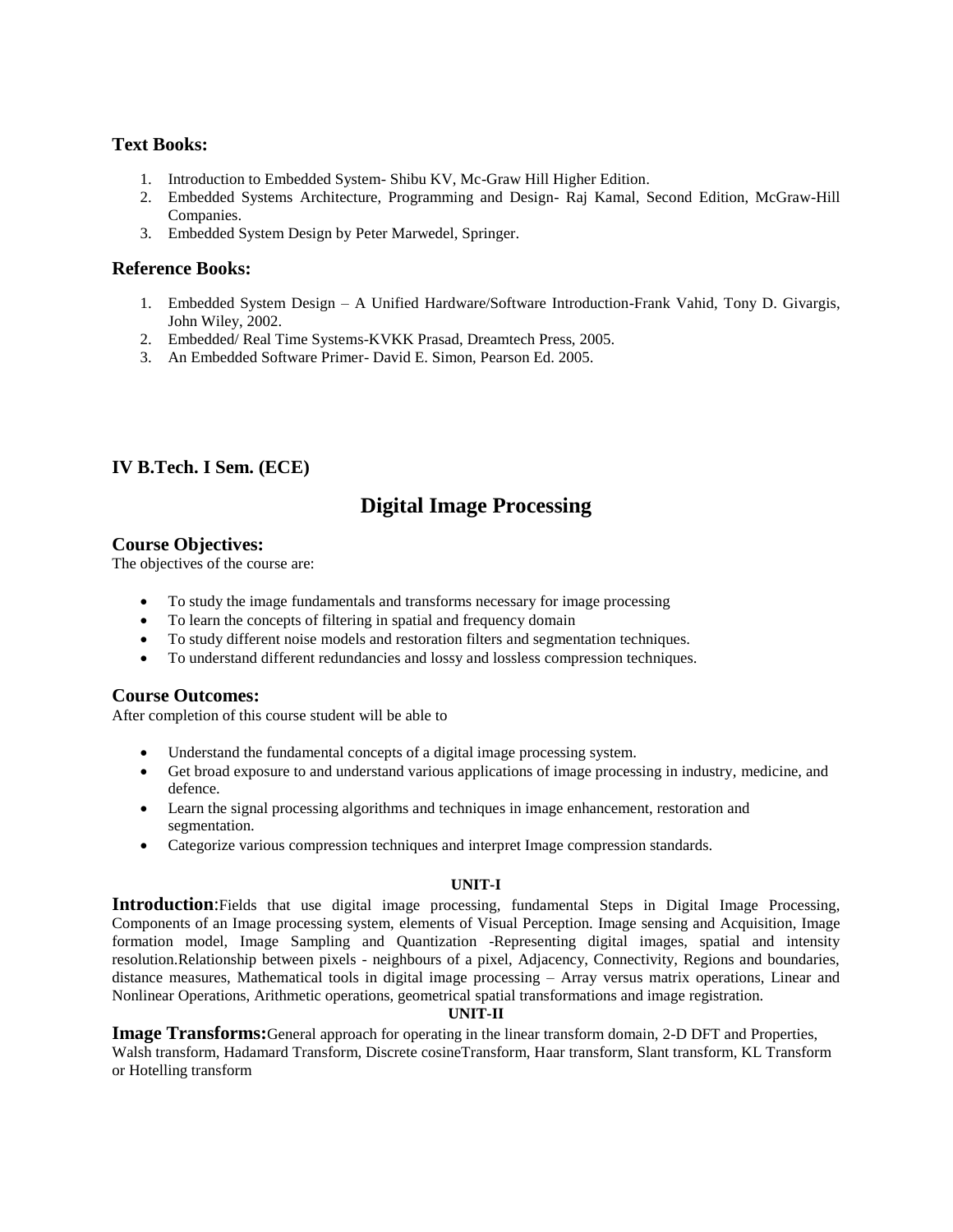#### **UNIT-III**

**Image Enhancement:Image enhancement in Spatial domain -** Some Basic Intensity Transformations, Histogram Processing, Enhancement, Basics of Spatial filtering, Smoothing spatial filtering, sharpening spatial filters, Combining spatial enhancement methods.**Image enhancement in the Frequency Domain** –Basics of filtering in frequency domain, Image smoothing and sharpening in frequency domain, homomorphic filters. Color image processing, Color fundamentals, color models.

#### **UNIT-IV**

**Image Restoration:**Degradation model, Noise models, Restoration in the presence of noise only – spatial filtering, Periodic noise reduction by frequency domain filtering, Linear position-Invariant degradation, Inverse filtering, least mean square (Wiener) filters, Constrained Least Squares filtering.

**Image Segmentation:** Point, Line and Edge detection, Edge linking and boundary detection, Thresholding, Region based segmentation – Region growing, Region splitting and merging.

#### **UNIT-V**

**Image Compression:** Redundancies in images, Fidelity criteria, Image compression models, Error free compression – Variable length coding, Huffman coding, Arithmetic coding, LZW coding, Bit-plane coding, loss less and lossy predictive coding, Transform coding, Image Compression standards.

### **Text Books:**

- 1. Digital Image processing R.C. Gonzalez & R.E. Woods, Addison Wesley/ Pearson Ed., 2nd Edition, 2002.
- 2. Fundamentals of Digital Image processing A.K.Jain, Prentice Hall of India.

### **Reference Books:**

- 1. Digital Image processing using MAT LAB Rafael C. Gonzalez, Richard E Woods and Steven L. Edition, PEA, 2004.
- 2. Digital Image Processing William K. Pratt, John Wiley, 3rd Edition, 2004.
- 3. Jayaraman, S. Esakkirajan and T. Veerakumar, Digital Image Processing, Tata McGraw Hill Education, 2011.

### **IV B.Tech. I Sem. (ECE) Elective- III**

# **Neural Networks and Fuzzy Logic**

### **Course objectives:**

- To provide an introduction to biological neuron, construction of artificial neuron from biological neurons, neural network topologies and various learning rules.
- To make students to get familiarized with supervised learning, linearly separable patterns, linearly non separable patterns and different training algorithms.
- To Know the Concepts of unsupervised learning rule with examples & the applications of neural networks.
- To provide an introduction to fuzzy set theory and various operations of fuzzy sets.
- To make the students to get familiarized with the design of fuzzy logic system with examples.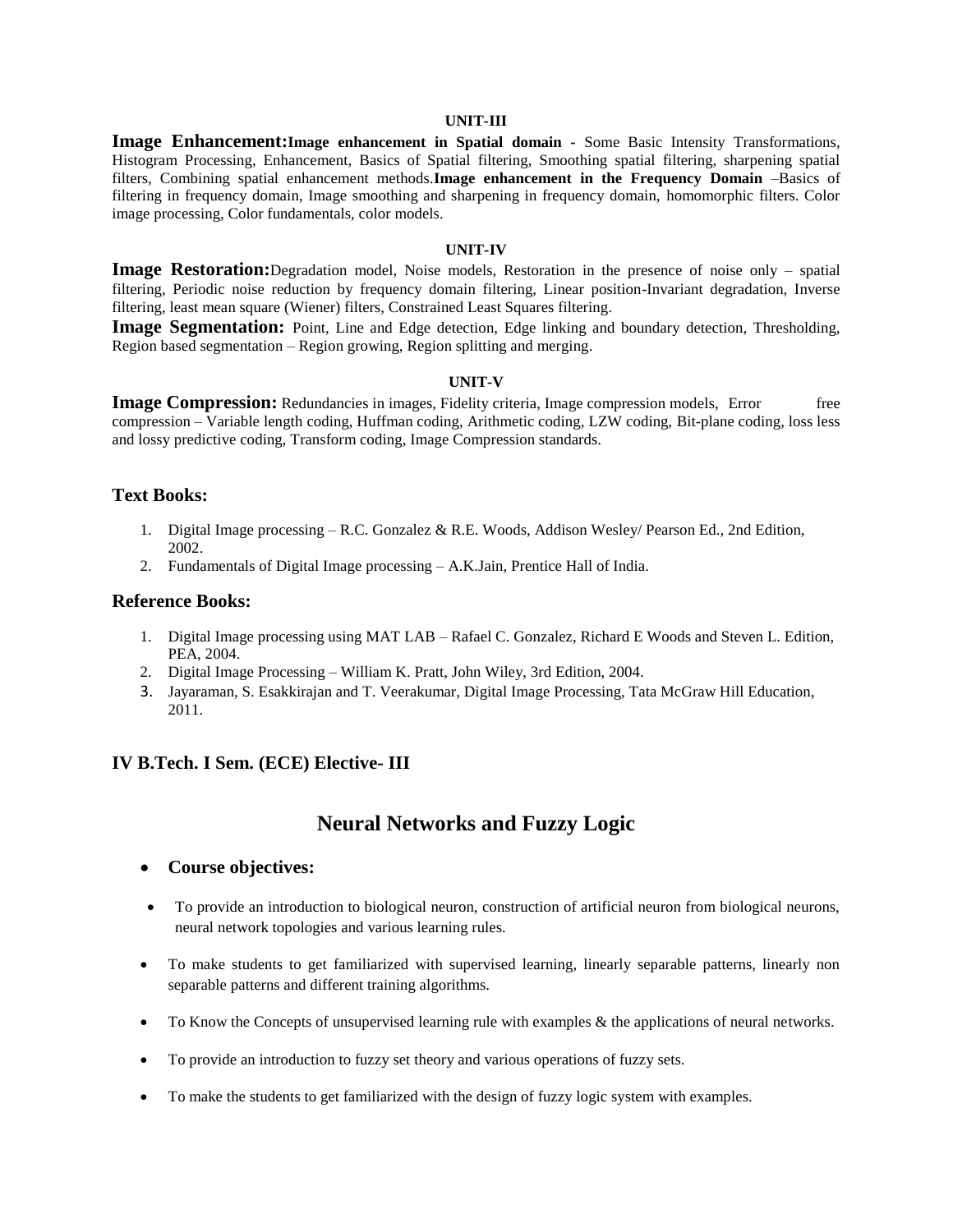### **Course outcomes:**

- At the end of the course the student will be able to:
- Understand the Biological neural systems and construction of artificial neural systems.
- Identify the different types of supervised and unsupervised training algorithms.
- Explore the neural network applications
- Independently understand the Fuzzy set theory and fuzzy set operations

### **UNIT-I**

**Biological Neural Networks:**Organization of human brain, Neuron functions, Cell body, Axon, Dendrites, Cell membrane, Computers and human brain.

**Artificial Neural Networks:**Artificial neuron, McCulloah-Pitts neuron model,

Characteristics, activation functions, Architectures(single layer and multi layer) and applications of ANNs. Training: supervised and unsupervised, Different learning rules.

Perceptrons: Perceptron representation, Ex – OR problem, Linear separability, Learning, Training algorithm, Advanced algorithm(Back propagation) and applications.

### **UNIT-II**

**Counter Propagation Networks:**Introduction, Network structure, Normal operation, Weight selection, Training Kohenen and Grossberg layers, Full counter propagation network, applications.

**Hopfield Networks**: Recurrent network configurations, Applications

### **UNIT-III**

**Statistical Methods:**Training, application, Boltzman training, Back propagation and Cauchy`s training.

**Bidirectional Associative Memories (BAM):**BAM structure, Retrieving a stored association, Encoding association, Memory capability, Types of BAM: Continuous, Adaptive, Competitive.

**Adaptive Resonance Theory**: ART architecture, Implementation, Training example, Characteristics. **UNIT-IV**

**Introduction To Fuzzy Systems:**Classical (Crisp) sets, Notation, Basic concepts, Fuzzy sets , basic concepts, Properties of fuzzy sets, Fuzzy operations: Compliment, Union, Intersection.

**Fuzzy Relations:**Binary relations review, Equivalence and similarity relations, Compatibility relations, Orderings and Morphisms.

**Fuzzy Measures:**Belief and plausibility measures, Probability, Possibility and necessity measures.

**UNIT-V**

**Adaptive Fuzzy Systems:**Neural and fuzzy machine intelligence, Fuzzyness as multi-variance, Fuzzyness in probabilistic world, randomness Vs ambiguity, Sets as points in cube.

**Fuzzy Associative Memories (FAM):**Fuzzy systems as between cube mappings, Fuzzy and neural function estimators, Neural Vs fuzzy representation of structured knowledge, FAMs as mappings, Fuzzy Hebb FAMS: Bidirectional FAM theorem, Superimposing FAM rules, FAM system architecture.

### **Text Books:**

1. Philip D. Wasserman, *Neural Computing, Theory and Practice*, Van Nostrand Reinhold.

2. George I. Klir and Tina A. Folger, *Fuzzy Sets, Uncertainty and Information ,* PHI

3. Bart Kosko, *Neural Networks and Fuzzy Systems* , PHI.

### **Reference Books:**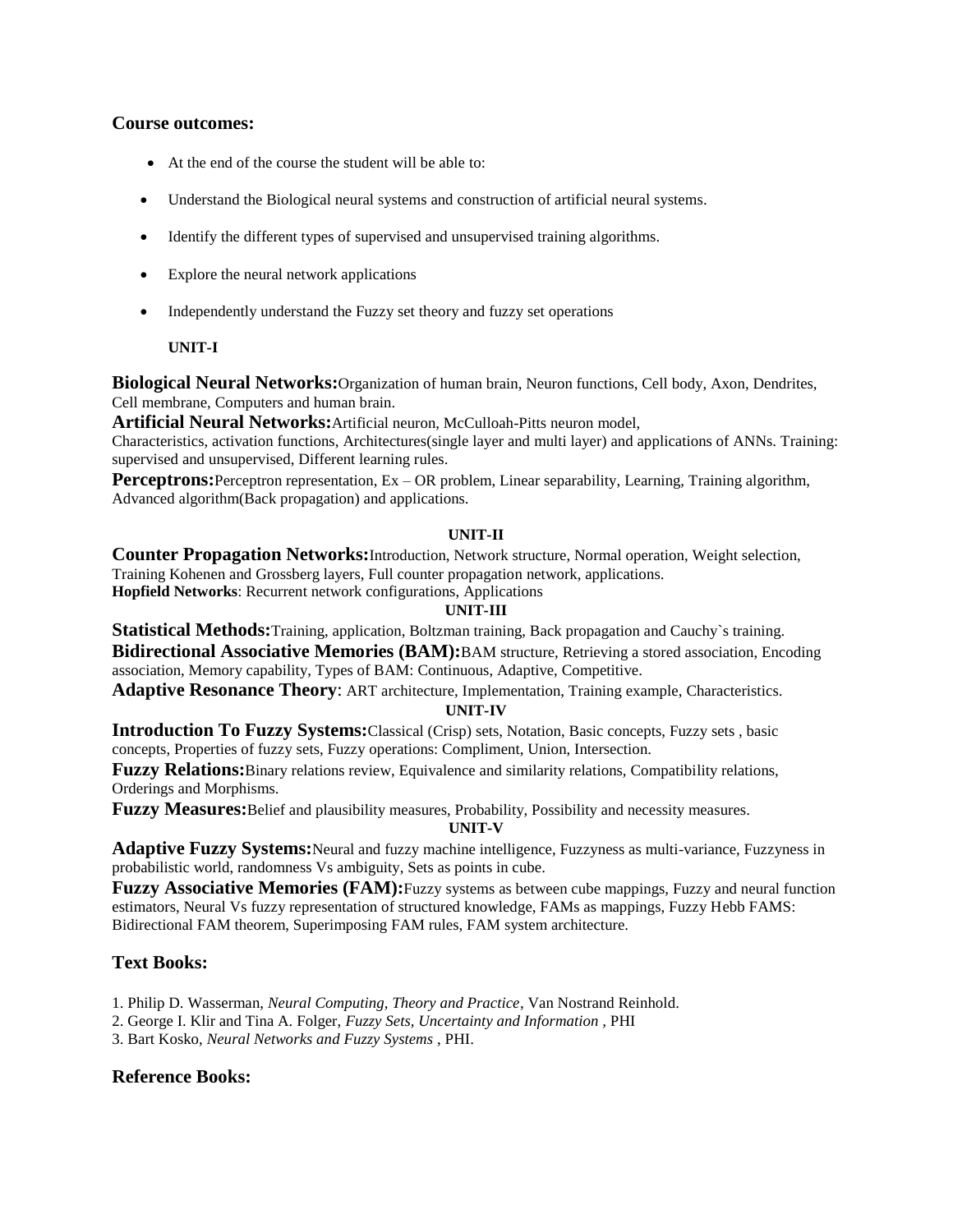- 1. Jacek M. Zurada, *Introduction to Artificial Neural Systems*, Jaico Publishing House.
- 2 . Laurence Fausett, *Fundamentals of Neural Networks, Architectures, Algorithms and Applications*, Pearson Ed.
- 3. Timothy Ross, *Fuzzy Logic with Engineering Applications*, TMH.
- 4. FakhreddineO.Karray, Clarence De Silva, *Soft Computing and Intelligent Systems Design*, Pearson Ed.

### **IV B.Tech. I Sem. (ECE) Elective- III**

# **Data Communications**

### **Course Objectives:**

- Main objective of this course is to provide insight about the data communication and networks.
- Students are able to learn Digital multiplexing techniques and its hierarchy.
- To make familiarize wireless communications and cellular telephone systems.
- To familiarize the design of BCH, Convolution codes both encoding and decoding.

### **Course Outcomes:**

- They can easily understand various equipment used as transmission media.
- They will have the thorough knowledge of principles applied in cell phone network and maintaining them
- They can comfortably work along with telephone instruments and circuits.
- They can understand and use different data coding techniques and communication equipment in the Telecom Industry

### **UNIT I**

**Introduction to Data Communications and Networking:**Standards Organizations for Data Communications, Layered Network Architecture, Open Systems Interconnection, Data Communications Circuits, Serial and parallel Data Transmission, Data communications Circuit Arrangements.

**Metallic Cable Transmission Media**: Metallic Transmission Lines, Transverse Electromagnetic Waves, Characteristics of Electromagnetic Waves, Transmission Line Classifications, Metallic Transmission Line Types, Metallic Transmission Line Equivalent Circuit, Wave Propagation on Metallic Transmission Lines, Metallic Transmission Line Losses.

### **UNIT II**

**Multiplexing and T Carriers:**Time- Division Multiplexing, T1 Digital Carrier System, North American Digital Multiplexing Hierarchy, Digital Line Encoding, T Carrier systems, European Time- Division Multiplexing, Statistical Time – Division Multiplexing, Frame Synchronization, Frequency-Division Multiplexing, Wavelength-Division Multiplexing, Synchronous Optical Network.

### **UNIT III**

**Wirless Communications Systems:** Electromagnetic Polarization, Rays and Wavefronts, Electromagnetic Radiation, Spherical Wavefront and the Inverse Square Law, wave Attenuation and Absorption, Optical Properties of Radio Waves, Terrestrial Propagation of Electromagnetic Waves, Skip Distance, Free-Space Path Loss, Microwave Communications Systems, Satellite Communications Systems.

**Cellular Telephone Systems:** Concepts – Frequency reuse- Cell splitting – Network components – Call Processing - First- Generation Analog Cellular Telephone, Personal Communications system, Second-Generation Cellular Telephone Systems, N-AMPS, Digital Cellular Telephone, Global system for Mobile Communications.

#### **UNIT IV**

**Telephone Instruments and Signals:**The Subscriber Loop, Standard Telephone Set, Basic Telephone Call Procedures, Call Progress Tones and Signals, Cordless Telephones, Caller ID, Electronic Telephones, Paging systems.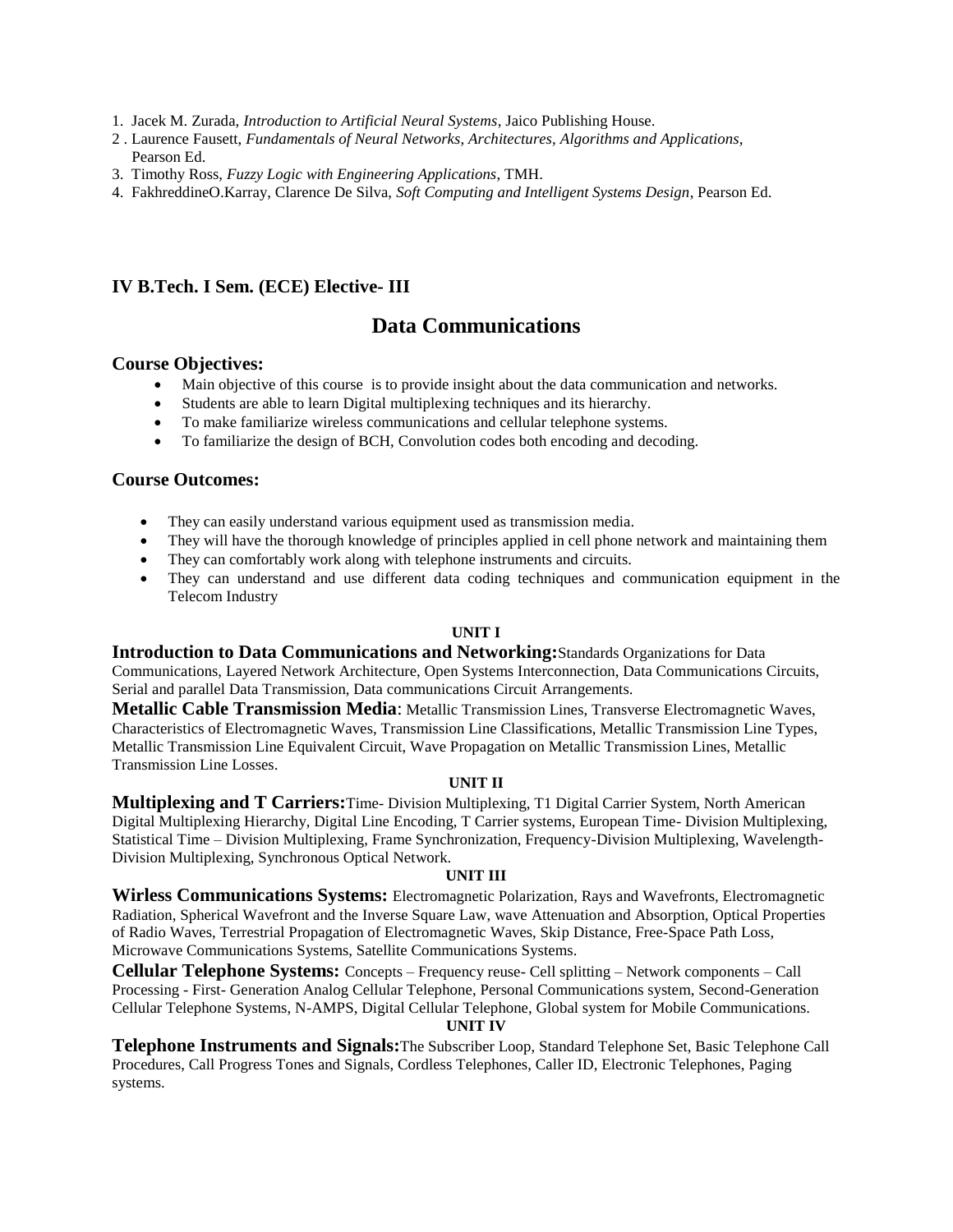**The Telephone Circuit:** The Local Subscriber Loop, Telephone Message- Channel Noise and Noise Weighting, Units of Powers Measurement, Transmission Parameters and Private-Line Circuits, Voice-Frequency Circuit Arrangements, Crosstalk.

### **UNIT V**

**Data Communications Codes, Error Control, and Data Formats:** Data Communications Character Codes, Bar Codes, Error Control, Error Detection, Error Correction, Character Synchronization.

**Data Communications Equipment:**Digital Service Unit and Channel Service Unit, Voice- Band Data Communication Modems, Bell Systems- Compatible Voice- Band Modems, Voice- Band Modern Block Diagram, Voice- Band Modem Classifications, Asynchronous Voice-Band Modems, Synchronous Voice-Band Modems, Modem Synchronization, ITU-T Voice- Band Modem Specifications, 56K Modems, Modem Control: The AT Command Set, Cable Modems, Probability of Error and Bit Error Rate.

### **Text Books:**

1. Introduction to Data Communications and Networking, Wayne Tomasi, Pearson Education.

#### **Reference Books:**

- 1. Data Communications and Networking, Behrouz A Forouzan, 4<sup>th</sup> Edition, TMH.
- 2. Computer Communications and Networking Technologies, Gallow, 2nd edition, Thomson.
- 3. Computer Networking and Internet, Fred Halsll, Lingana Gouda Kulkarni, 5th Edition, Pearson Edu. Society

### **IV B.Tech. I Sem. (ECE)**

## **Microwave & Optical Communications Lab**

### **Course Objectives:**

- To provide knowledge on various types of waveguides and measure their parameters.
- To measure various microwave parameters : Power, Frequency, VSWR etc..
- To find the S-matrix of different Junctions and to obtain Gun Diode and RKO characteristics.
- To study VI characteristics of fiber optic LED and LASER
- To find numerical aperture of given optical fiber.

### **Course Outcomes:**

After completion of this course student will be able to

- Use a microwave test bench in analyzing various types of microwave measurements.
- Analyze various characteristics of microwave junctions and measure  $S$  parameters
- Integrating a wide range of Microwave components into one design oriented frame work
- Understand the concepts involved in transmission and reception of the microwave signals.
- Assess the performance of optical devices: light sources, fibers and detectors.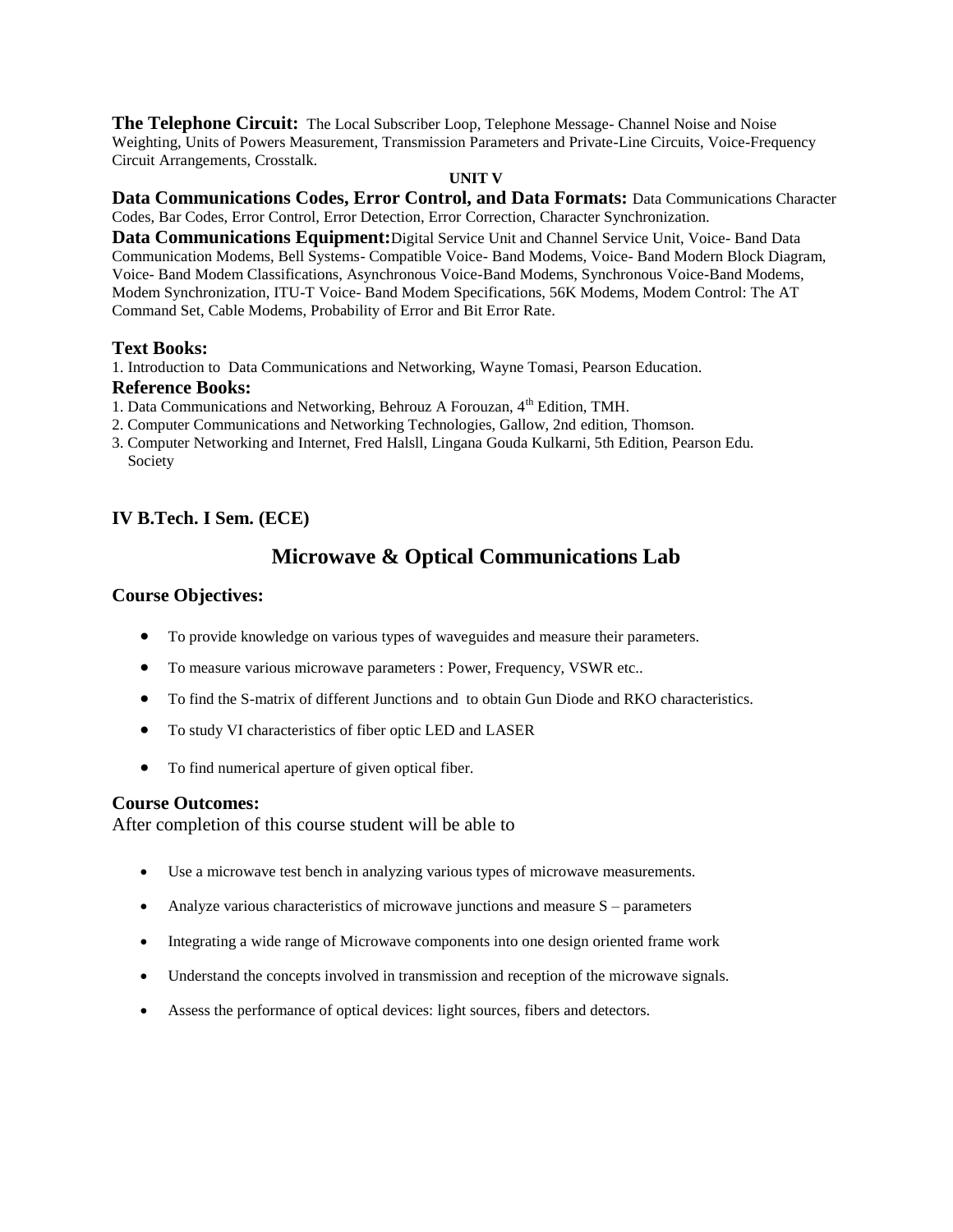# **Part – A (Any 7 Experiments):**

- 1. Reflex Klystron Characteristics.
- 2. Gunn Diode Characteristics.
- 3. Attenuation Measurement.
- 4. Directional Coupler Characteristics.
- 5. VSWR Measurement.
- 6. Impedance Measurement.
- 7. Waveguide parameters measurement.
- 8. Scattering parameters of Directional Coupler.
- 9. Scattering parameters of Magic Tee.

### **Part – B (Any 5 Experiments):**

- 1. Characterization of LED.
- 2. Characterization of Laser Diode.
- 3. Intensity modulation of Laser output through an optical fiber.
- 4. Measurement of Data rate for Digital Optical link.
- 5. Measurement of NA.
- 6. Measurement of losses for Analog Optical link.
- 7. Radiation Pattern Measurement of Antennas (at least two antennas).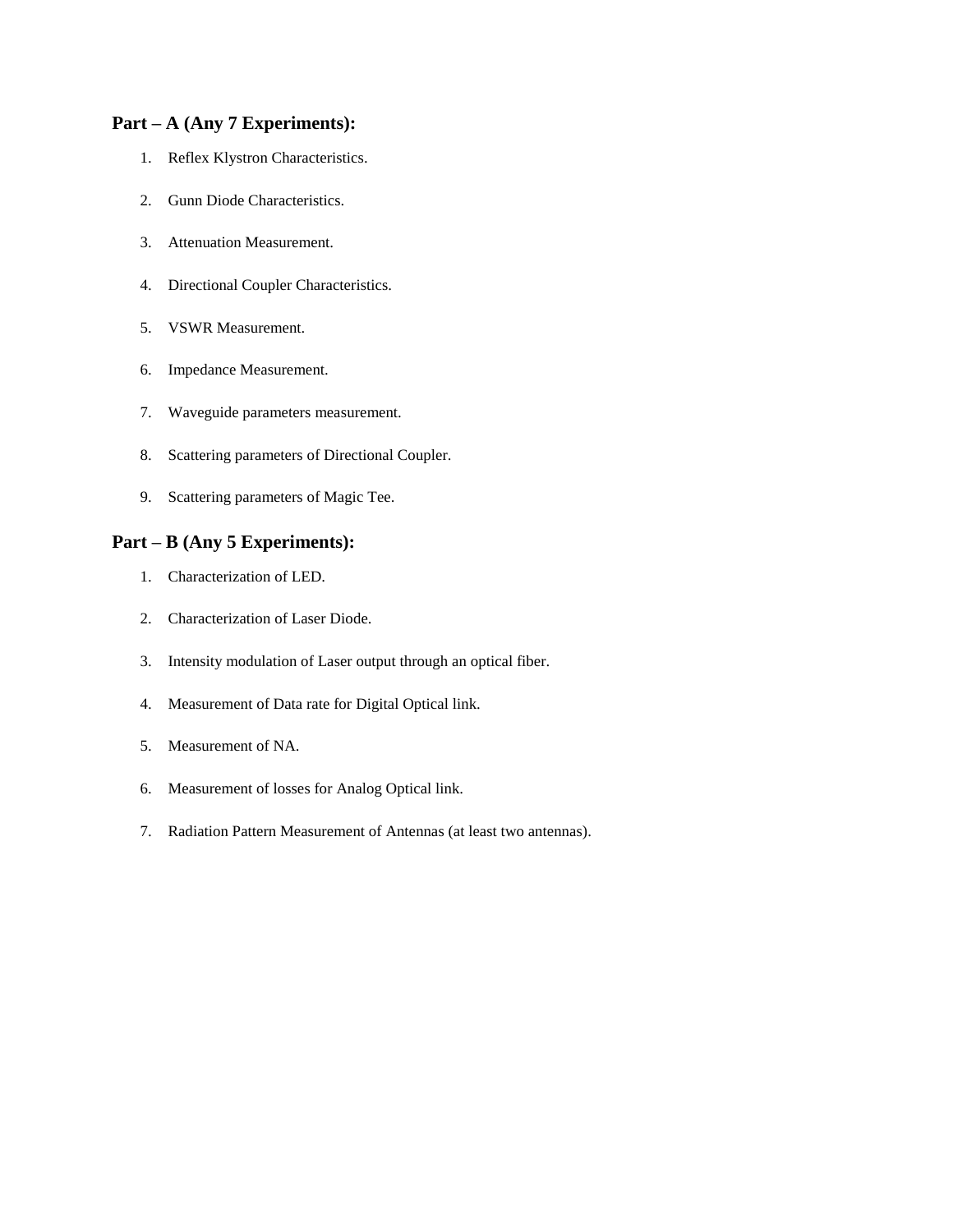### **IV B.Tech. I Sem. (ECE)**

# **VLSI LAB**

### **Course objectives:**

- 1. To provide knowledge on various types of combinational and sequential circuits.
- 2. To improve the knowledge on Verilog programming.
- 3. To know the RTL schematic and synthesis reports for various digital circuits.

### **Course outcomes:**

After completion of this course student will be able to

- 1. Design combinational and sequential circuits.
- 2. Do programming by using verilog software.
- 3. Draw the RTL schematic and analyse the synthesis reports.

**Software required**: Xilinx ISE simulator

**List of Experiments**

#### **Combinational Design Exercises:**

- 1. Design of 8:3 Priority Encoder.
- 2. Design of 4 Bit Binary to Gray code Converter.
- 3. Design of 4 Bit Binary to BCD Converter using sequential statement.
- 4. Design an 8 Bit parity generator (with for loop and Generic statements).
- 5. Design of 2"s Complementary for 8-bit Binary number using Generate statements.
- 6. Design Arithmetic Logical Unit (ALU) using VHDL.

### **Sequential Design Exercises:**

- 1. Design of all type of Flip-Flops using ( if-then-else) Sequential Constructs.
- 2. Design of 8-Bit Shift Register with shift Right, shift Left, Load and Synchronous reset.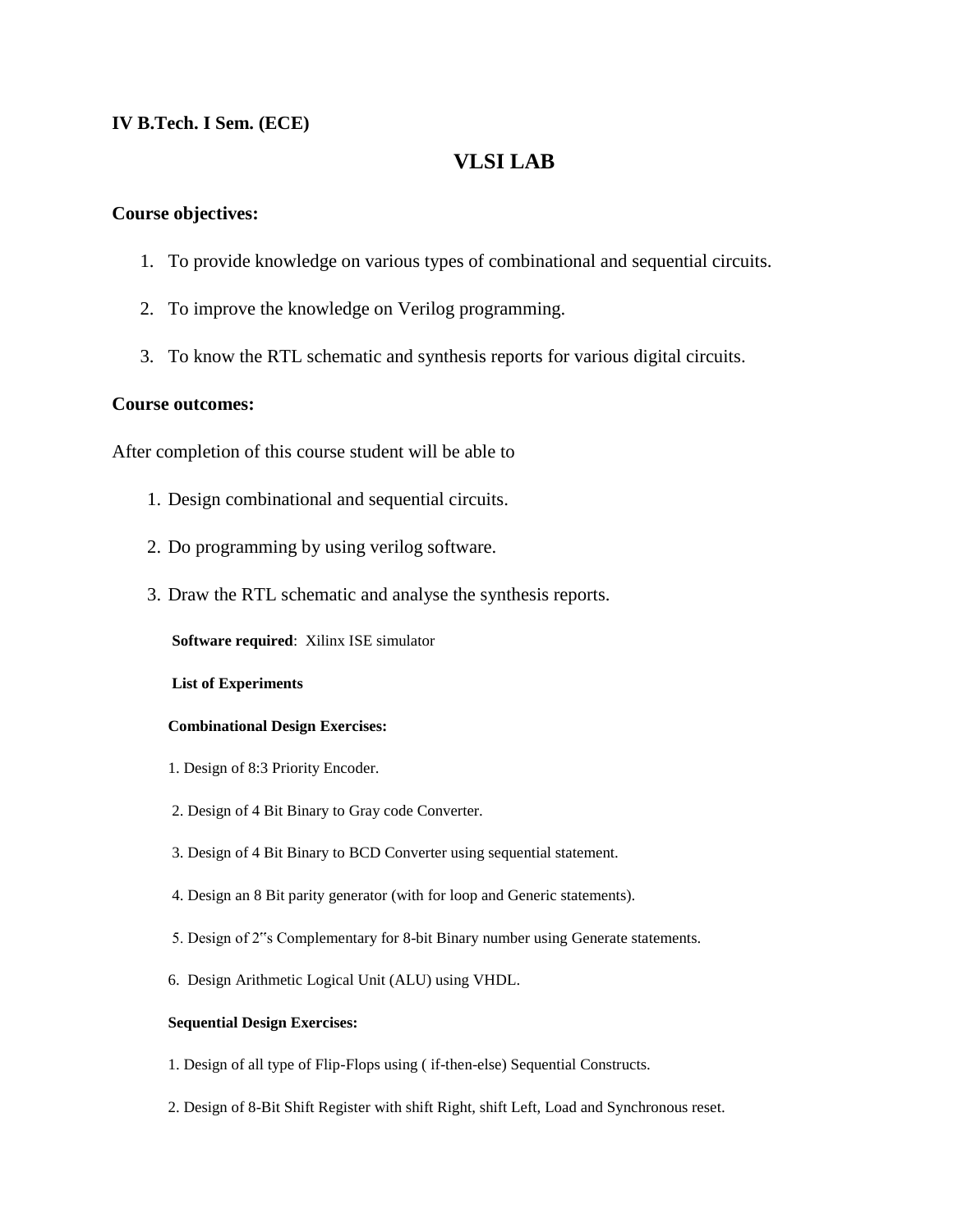3. Design of Synchronous 8-Bit universal shift register (parallel-in, parallel-out) with 3-state output

( IC 74299).

4. Design counters (MOD 3, MOD 5, MOD 8, MOD 16).

5. Design a decimal up/down counter that counts up from 00 to 99 or down from 99 to 00.

6. Design 3-line to 8-line decoder with address latch.

Note: Implement at least two combinational and two sequential designs using FPGA/CPLD trainer kit.

### **IV B.Tech. II Sem. (ECE)**

# **Cellular & Mobile Communications**

### **Course Objectives:**

- To Design Cellular and Mobile Radio Systems and study their performance •
- To study co-channel interference non co-channel interference in the systems they are going to develop
- To know concepts of Frequency Management and Channel Assignment and handoffs
- Learn and use the concepts of 'Cell coverage for signal and traffic' and their effects over different terrains
- **Course outcomes:**

At the end of the course the student will be able to

- To Design Cellular and Mobile Radio Systems and study their performance •
- Take care of co-channel interference non co-channel interference in the systems they are going to develop
- Apply the concepts of Frequency Management and Channel Assignment and handoffs
- Learn and use the concepts of 'Cell coverage for signal and traffic' and their effects over different terrains

### **UNIT-I**

**Introduction to Cellular Mobile Systems**:A basic Cellular System, Performance criteria, uniqueness of mobile radio environment, operation of cellular systems, planning a cellular system, Hexagonal shaped cells, Analog and Digital Cellular systems.

**Elements of Cellular Radio System Design:**General description of the problem, concept of frequency channels, Co-channel Interference Reduction Factor, desired C/I from a normal case in anomni directional Antenna system, Cell splitting, consideration of the components of Cellular system

### **UNIT-II**

**Cell Coverage for Signal and Traffic:**Signal reflections in flat and hilly terrain, effect of human made structures, phase difference between direct and reflected paths, constant standard deviation, straight line path loss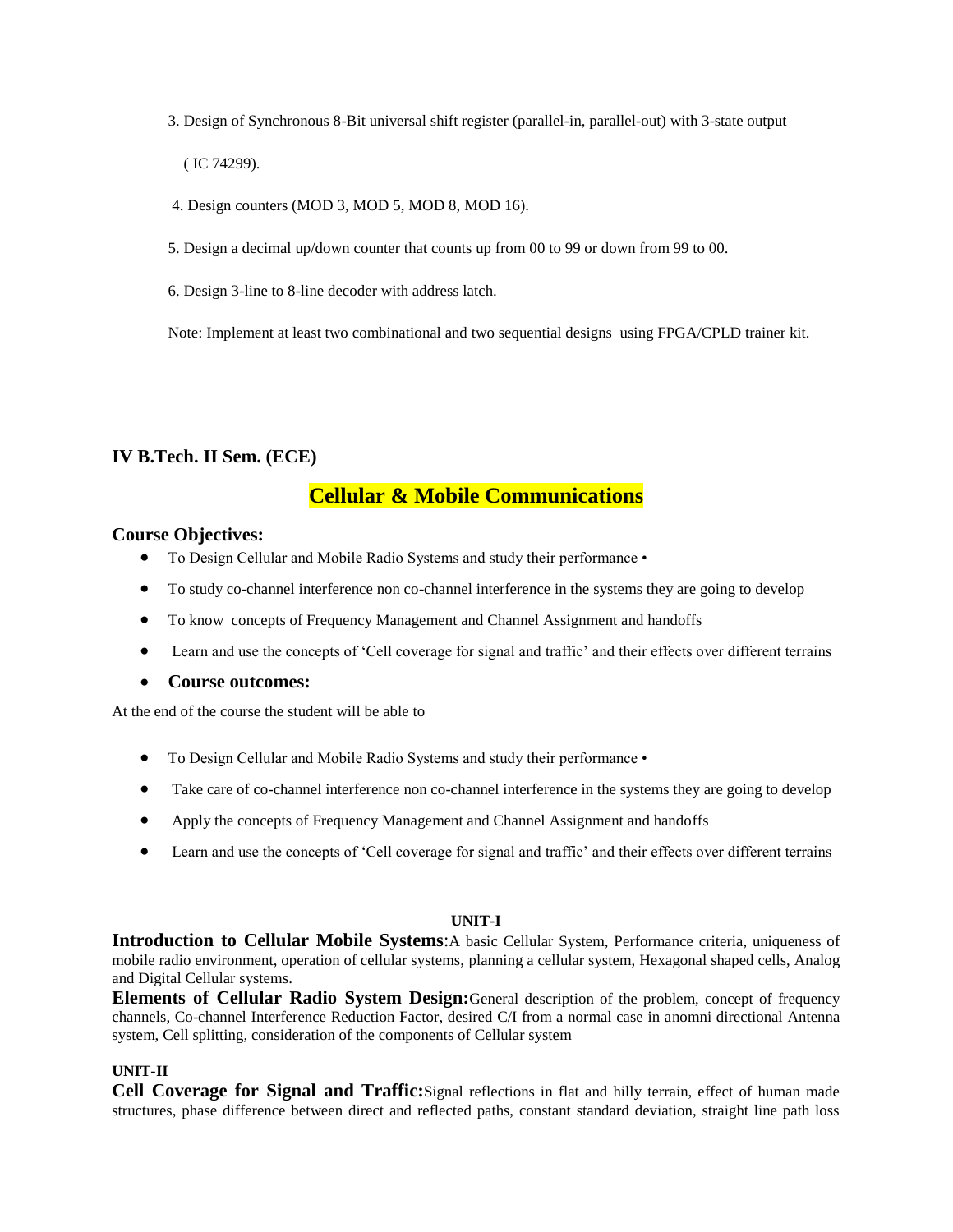slope, and general formula for mobile propagation over water and flat open area, near and long distance propagation antenna height gain, form of a point to point model.

### **UNIT-III**

**Interference:**Introduction to Co-Channel Interference, real time Co-Channel interference, design of Antenna system, diversity receiver, types of non-co-channel interference.

**Cell Site and Mobile Antennas**: Sum and difference patterns and their synthesis, omni directional antennas, directional antennas for interference reduction, space diversity antennas, umbrella pattern antennas, minimum separation of cell site antennas, high gain antennas.

### **UNIT-IV**

**Frequency Management and Channel Assignment:**Numbering and grouping, setup, access and paging channels, channel assignments to cell sites and mobile units, channel sharing and borrowing, sectorization, overlaid cells, non fixed channel assignment.

**Handoffs:**Handoff, dropped calls and cell splitting, types of handoff, handoff invitation, delaying handoff, forced handoff, mobile assigned handoff. Intersystem handoff, cell splitting, micro cells, vehicle locating methods, dropped call rates and their evaluation.

### **UNIT-V**

**Digital Cellular and Mobile Networks**: GSM architecture, GSM channels, multiple access schemes, TDMA, CDMA.

### **Text Books:**

- 1. Mobile Cellular Telecommunications, W.C.Y. Lee, McGraw Hill, 2nd Ed, 1989.
- 2. Wireless Communications, T.S Rappaport, Pearson Ed., 2nd Ed., 2002.

### **Reference Books:**

- 1. Wireless Communication Technology R. Blake, Thompson Asia Pvt. Ltd., 2004.
- 2. Wireless Communication and Networking, Jon W. Mark and Zhqung, PHI, 2005.
- 3. Cellular &Mobile Communications Lee, McGraw Hill.

### **IV B.Tech. II Sem. (ECE)**

### **Satellite Communications**

### **Course Objectives:**

- To Apply the concepts of Satellite Communication in space research.
- To obtain the knowledge of Orbital aspects involved in space communication applications.
- Design satellite link and space craft analysis.
- To study the concepts of multiple access such as FDMA, TDMA, CDMA.
- To study the concept of earthstation technology use the antenna design requirements.

### **Course Outcomes:**

On completion of this course, students should be able to:

- Understand the concepts of Satellite Communication in space research.
- Understand the orbital aspects involved in space communication applications.
- Apply the appropriate design of satellite link and space craft analysis.
- Understand the concepts of multiple access techniques.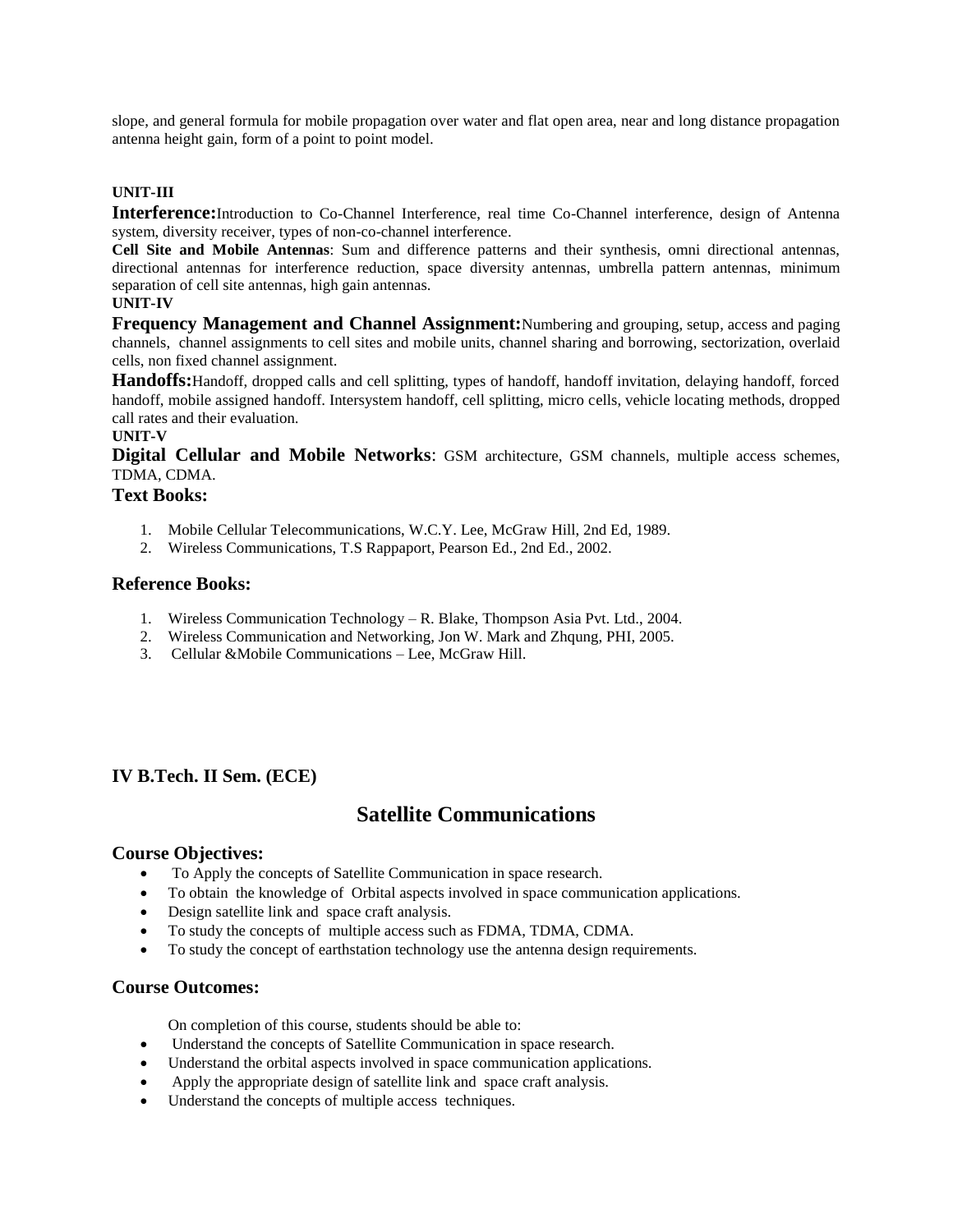Get the knowledgeconcept of earthstation technology use the antenna design requirements.

#### **UNIT I**

**Introduction:**The origin of satellite communication, a brief history of satellite communications, the current state of satellite communications

**Orbital Aspects of satellite communications**:Orbital mechanics look angle determination, orbitalperturbation, Orbital determination, Launches and launch vehicles, Orbital effects in communication system performance.

#### **UNIT II**

**Space Craft:** Introduction, space craft sub system, attitude and orbit control system, telemetry, tracking and command, power systems, communication sub systems, space craft antennas.

#### **UNIT III**

**Satellite link design:**Basic transmission theory, system noise temperature and G/T ratio, design of down links, up link design,design of satellite links for specified C/N.

#### **UNIT IV**

**Multiple Access:** Frequency division multiple access (FDMA), Single and Multiple channel per carrier, FDM/FM/FDMA link ,Time division Multiple access (TDMA), TDMA frame structure and frame efficiency, TDMA super frame structure, Frame acquisition and synchronization, Code Division Multiple access(CDMA), PN sequence,Direct sequence and Frequency hopped spread spectrum system, Demand assignment multiple access, Demand assignment TDMA, SCPC-DAMA, SPADE.

#### **UNIT V**

**Earth Station Technology:** Earth Station Design, Design of large Antennas, Tracking, Small Earth Station Antennas, Equipment for Earth Stations.

### **Text Books:**

- 1. Satellite Communication by Pratt, John Wiley.
- 2. Satellite Communication by Robert M.Giglardi, CBS Publications
- 3. Satellite Communication -by Agarwal

### **IV B.Tech. I Sem. (ECE)Elective- III**

### **RADAR Systems**

#### **Course Objectives:**

To acquire the knowledge on radar fundamentals and concepts.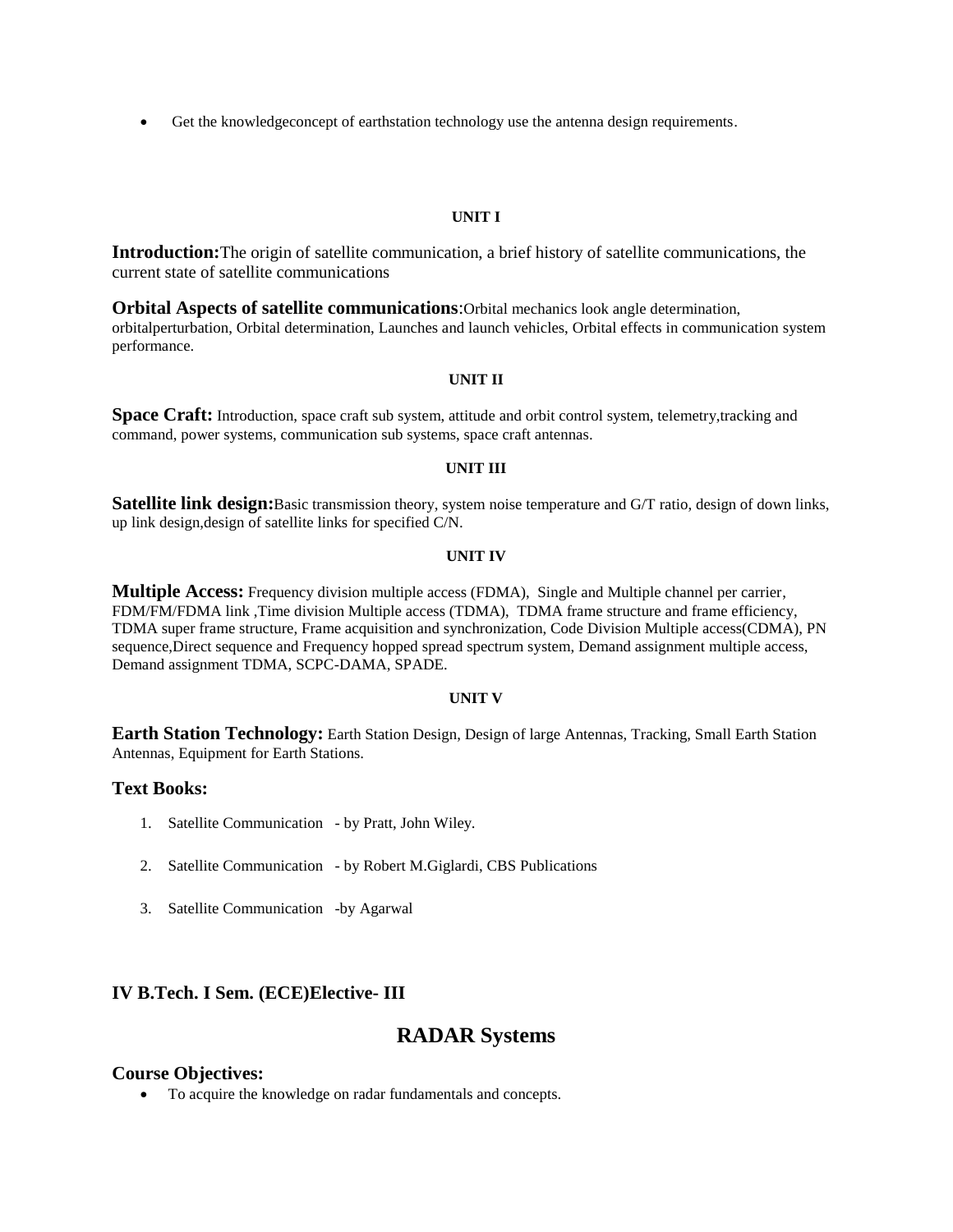- To get acquaintance with different devices used in Radar design.
- To study and understand different types of Radars and their operation.
- To obtain knowledge on measuring angle and range.
- To obtain the knowledge on Navigation systems.

### **Course Outcomes:**

On completion of this course, students should be able to:

- Understand the essential principles of operation of radar systems.
- Understand the design of radar signals, and different types of radars.
- Apply the appropriate design equations to calculate performance, Analyse the performance of simple tracking radar systems.
- Understand the principles of radionavigation systems .

#### **UNIT-I**

**Fundamentals:** Radar block diagram and operation, Radar frequencies, simple form of radar equation, Minimum detectable signal, Receiver noise and S/N ratio, Probability density functions, Integration of Radar pulses, Radar cross-Section of targets, PRF.

#### **UNIT-II**

**Radar components:** RF amplifier, TWT, CFA, Modulators, Mixers-Conversion loss, Noise figure, Types of Mixers, Duplexers-Branch type, Balanced and Solid state Duplexers, Displays-CRT displays, A, B, C, E-scopes, PPI, RHI.

#### **UNIT-III**

**Radar systems**: CW radar, FMCW radar, Multiple frequency C.W radar, MTI radar-Delay line cancellers, Pulse repetition frequencies, range gated Doppler filters, tracking radar- Range and angle tracking, Sequential lobbing and Conical scanning,

#### **UNIT-IV**

**Radio direction finding and ranging**: The loop antenna, the goniometer, errors in direction finding, The LF/MF four course radio ranges, VHF-VOR, VOR receiving equipment.

### **UNIT-V**

**Hyperbolic systems of navigation &DME:** Loran-A, Loran-C, Decca navigation system, Decca receivers, DME-operation, TACAN&TACAN equipment.

### **Text Books:**

- 1. Merrill I.Skolnik, "Introduction to Radar Systems", 2<sup>nd</sup> edition-TMH 1980.
- 2. N.S. Nagaraja, "Elements of electronic navigation, 2<sup>nd</sup> edition-TMH 1996.

### **IV B.Tech. I Sem. (ECE) Elective- II**

# **Speech processing**

**Course Objectives**: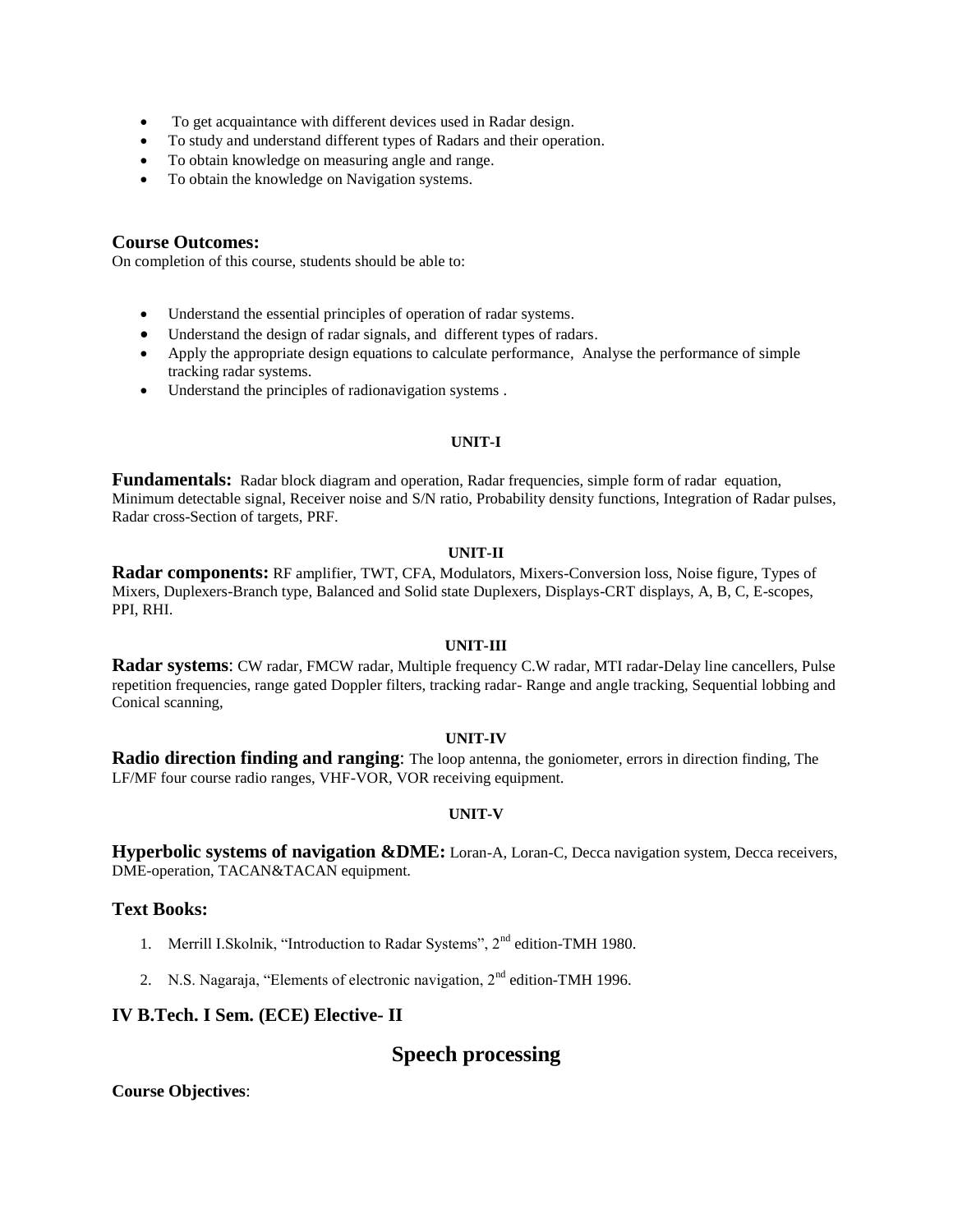- This course seeks to familiarize students with Fundamental concepts of speech production and speech perception
- Mathematical foundations of signal processing and pattern recognition, Computational methods for speech analysis, recognition, synthesis, and modification

### **Course outcomes:**

At the end of the course, students should be able to:

- Apply the Fundamental concepts of speech production and speech perception in speech signal processing.
- Use the mathematical foundations and computational methods.

#### **UNIT-I**

**The Speech Production mechanism:** Physiological and Mathematical Model, Relating the physiological and mathematical model, Categorization of Speech Sounds based on the source-system and the articulatory model.

#### **UNIT- II**

**Basic Speech Signal Processing Concepts**: Discrete time speech signals, relevant properties of the fast Fourier transform and Z-transform for speech recognition, convolution, linear and non linear filter banks,

Spectral estimation of speech using the Discrete Fourier transform, Pole-zero modeling of speech and linear prediction (LP) analysis of speech, Homomorphic speech signal deconvolution, real and complex cepstrum, application of cepstral analysis to speech signals.

#### **UNIT-III**

**The Speech Recognition Front End**: Feature extraction for speech recognition, Static and dynamic features for speech recognition, robustness issues, discrimination in the feature space, feature selection.Mel frequency cepstral co-efficients (MFCC), linear prediction cepstral coefficients (LPCC), Perceptual LPCC.

#### **UNIT-IV**

**Distance measures for comparing speech patterns**: Log spectral distance, cepstral distances, weighted cepstral distances, distances for linear and warped scales, Dynamic Time Warping for Isolated Word Recognition.

#### **UNIT-V**

**Statistical models for speech recognition:** Vector quantization models and applications in speaker recognition, Gaussian mixture modeling for speaker and speech recognition, Discrete and Continuous Hidden Markov modeling for isolated word and continuous speech recognition.

### **Text books:**

1. Discrete-Time Speech Signal Processing: Principles and Practice, Thomas F. Quatieri, Cloth, 816 pp. ISBN: 013242942X Published: OCT 29, 2001.

2. Fundamentals of Speech Recognition, L. Rabiner and B. Juang, Prentice-Hall SignalProcessing Series, Pages: 507, Year of Publication: 1993, ISBN:0-13-015157-2.

### **Reference Books:**

- 1. Speech and Audio Signal Processing: Processing and perception of speech and music B. Gold and N. Morgan, Wiley 2000, ISBN: 0-471-35154-7.
- 2. Corpus-Based Methods in Language and Speech Processing, Steve Young et. al editors, 234 pages, Kluwer, ISBN 0-7923-4463-4.
- 3. Discrete Time Processing of Speech Signals, JR Deller, JG Proakis, JH Hansen, Year of Publication: 1993, ISBN:0023283017.
- 4. Hidden Markov Models for Speech Recognition, XD Huang, Y Ariki, MA Jack, Edinburgh University Press.
- 5. Digital Processing of Speech Signals, LR Rabiner and RW Schafer, Pearson Education.
- **IV B.Tech. I Sem. (ECE) Elective- III**

### **Object-Oriented Programming through Java**

**Course objectives:**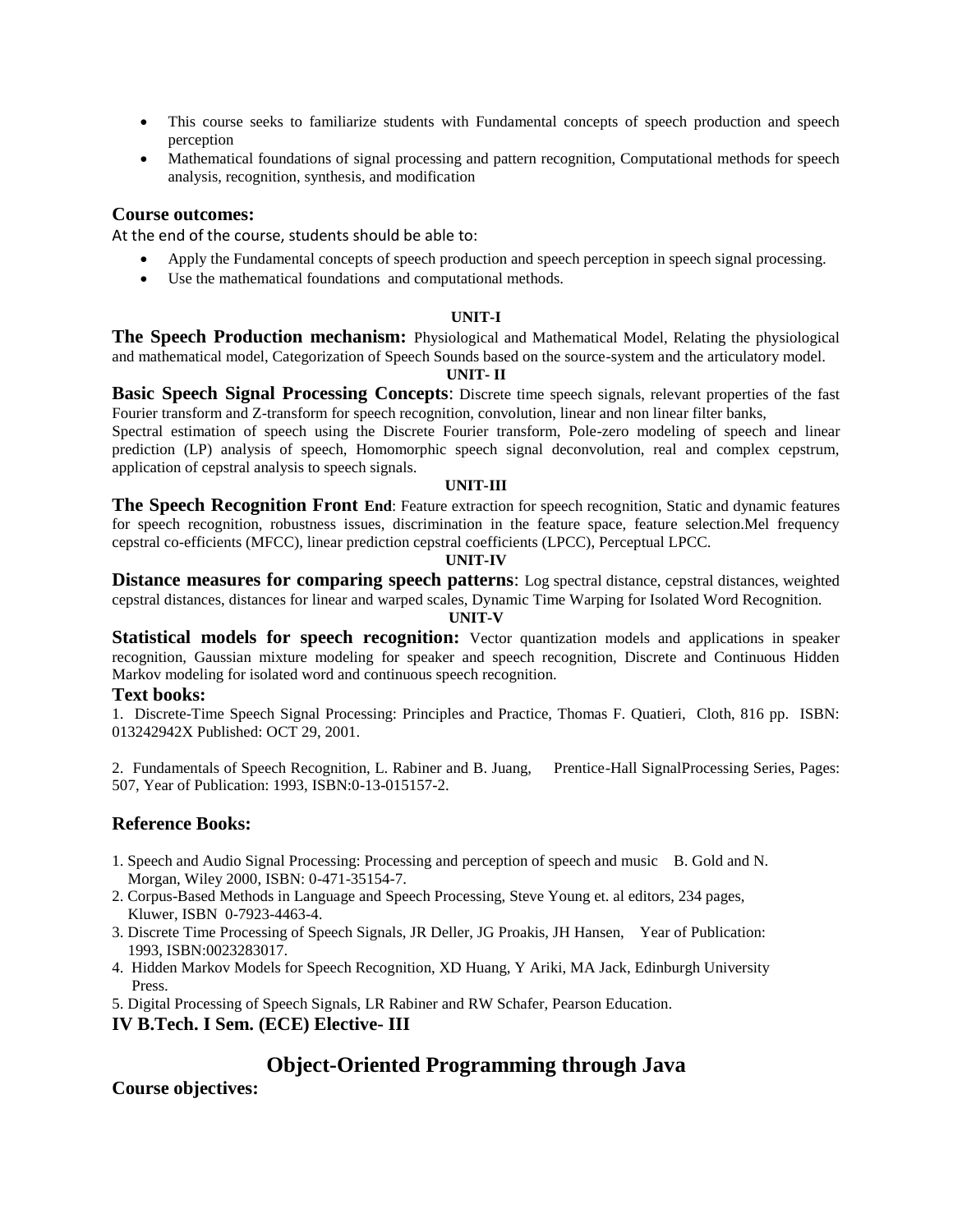To know the standard tools and techniques for software development, using object oriented approach, use of a version control system, an automated build process, an appropriateframework for

automated unit and integration tests.

### **Course outcomes:**

After taking the course, students will be able to:

1. Specify simple abstract data types and design implementations, using abstraction

functions to document them.

2. Recognize features of object-oriented design such as encapsulation, polymorphism, inheritance, and composition of systems based on object identity.

3. Name and apply some common object-oriented design patterns and give examples of

their use.

4. Design applications with an event-driven graphical user interface.

#### **UNIT I**

**Overview of programming:** Programming paradigms, Basics of object oriented programming, Brief history of java, Structure of a java program-token comments, identifiers, keywords, literals, input& output mechanisms, Java development and runtime environment setup.

#### **UNIT II**

**Statements:** Labeled, Expression, Null and Compound Statements, Control statements- Conditional, Unconditional Control Transfers, Loops.

**Arrays:** Declaration, and Creation, Accessing array elements, Initialization and assigning values, Assigning array to another array, Library methods for arrays, Multidimensional arrays, Characters array, passing array to functions.

#### **UNIT III**

**Methods or functions:** Declaration, definition and a call of method or function, Main method arguments, Reference variables. Method overloading, parameter passing, Recursion, Scope of variables. Return from methods.

Data abstraction through classes: class, class and Member modifiers, Constructors, Dynamic memory management, The keyword, Static members, Scope of variables, interfaces, implementing and Extending, packages, Exception handling.

#### **UNIT IV**

**Class relationships:** Inheritance, Polymorphism, Object class, controlling access to members of class, Direct and indirect super-classes- Access rights in subclasses and packages, Constructor calling sequence, multiple inheritance, per class protection, Dynamic binding of methods, Operator instance of Abstract class, over ridding, Shadowing and Hiding, Finalize, aggregation and composition.

**Multi threading:** processes and threads, Life cycle of a thread. Thread methods, Creating and naming a thread, priority threads, Sleep and joining a thread, Thread synchronization, and Thread groups.

#### **UNIT V**

**Java standard packages and classes:**Java standard packages-java.lang, java.util, java.math; Java classes-String Buffer, StringTokenizer classes, Wrapper classes for primitive types-Date, Calendar, Random classes, Exception class, Assert Statement, Formatter class, Interface collection and collection framework with Vector, ArrayList, LinkedList, Stack, Arrays, Hashtable classes.

**Applets**: Basics, skeleton, Initialization and termination, Repainting, Status window, Passing parameters.

### **Text Books:**

1. Jana D, Java and Object-Oriented Programming paradigm, PHI,2005.

2. "Java Fundamentals - A Comprehensive Introduction", Herbert Schildt and Dale Skrien,Special Indian Edition, McGrawHill, 2013.

3. "Java The Complete Reference" Herbert Schildt, 8th Edition, 2011, Oracle press,TataMcGraw-Hill.

### **Reference Books:**

1. "Programming with Java" T.V.Suresh Kumar, B.Eswara Reddy, P.Raghavan PearsonEdition.

2. "Java – How to Program", Paul Deitel, Harvey Deitel, PHI.

3. "Core Java", NageswarRao, Wiley Publishers.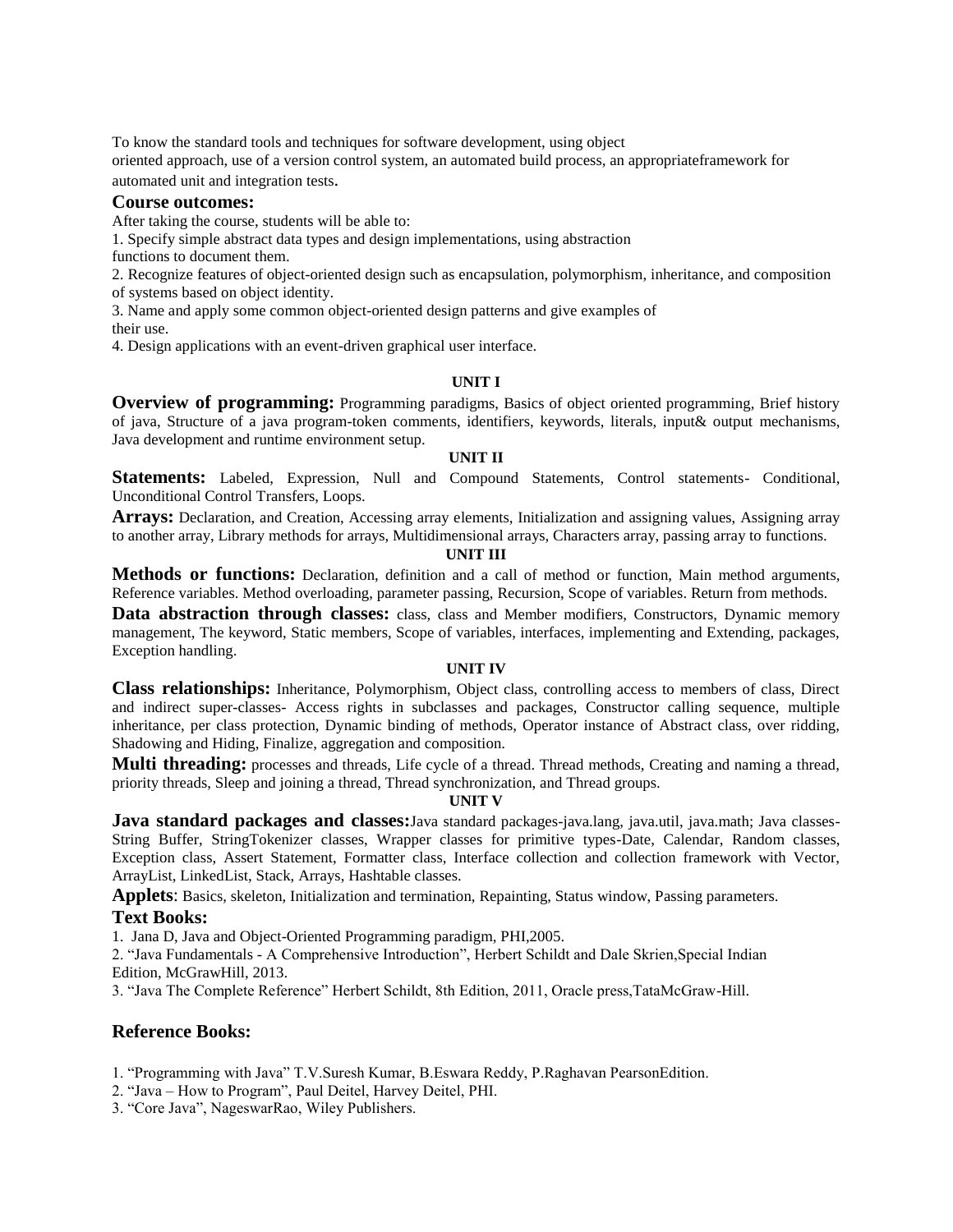- 3. "Thinking in Java", Bruce Eckel, Pearson Education.
- 4. "A Programmers Guide to Java SCJP", Third Edition, Mughal, Rasmussen, Pearson.
- 5. "Head First Java", Kathy Sierra, Bert Bates, O.Reilly
- 6. "SCJP Sun Certified Programmer for Java Study guide" Kathy Sierra, Bert Bates,McGrawHill.
- 7. "Java in Nutshell", David Flanagan, O.Reilly
- 8. "Core Java : Volume I Fundamentals, Cay S. Horstmann, Gary Cornell, The Sun MicroSystems Press

### **IV B.Tech. II Sem. (ECE) Elective-IV**

### **Data Acquisition Systems**

#### **Course objectives:**

To understand concepts of acquiring the data from transducers/input devices, their interfacing and instrumentation system design.

### **Course outcomes:**

After the successful completion of the course the students will be able to:

- Elucidate the elements of data acquisition techniques.
- Design and simulate signal conditioning circuits.
- Explain various data transfer techniques
- Understand the components of data acquisition system

### **UNIT-I**

**Data Measurement :** Transducers – measurement of displacement – measurement of acceleration and vibration : Seismic accelerometer, piezo-electric accelerometer, vibration transducers, feedback transducers – measurement of angular velocities – Fluid flow measurements – Light transducers – acoustic transducers.

### **UNIT-II**

**Pre Processing :** Signal amplification : - Instrumentation amplifiers, Capacitive amplifiers, the charge – compensating amplifier, the sample – and – hold amplifier. Filters : Analog active filters, software digital filters, hard ware digital filters – Decimation – Calibration methods.

### **UNIT-III**

**Data Acquisition** : INK – ON – PAPER Recording : pen recorders, 'penless' chart recording, potentiometric recorders, the  $X - Y$  plotter – Analog Instrumentation Tape recording : Direct recording, FM recording, Magnetic recording – Digital recording and storage. Tape recording, disc and drum recording, Digital recording methods.

### **UNIT-IV**

**Digitisation :** Sampling & quantization – A/D Converters picture digitisation. Data Acquisition Systems : Data display systems – Data recording systems – Data processing systems – Integrated data systems – Microprocessors in data acquisition systems.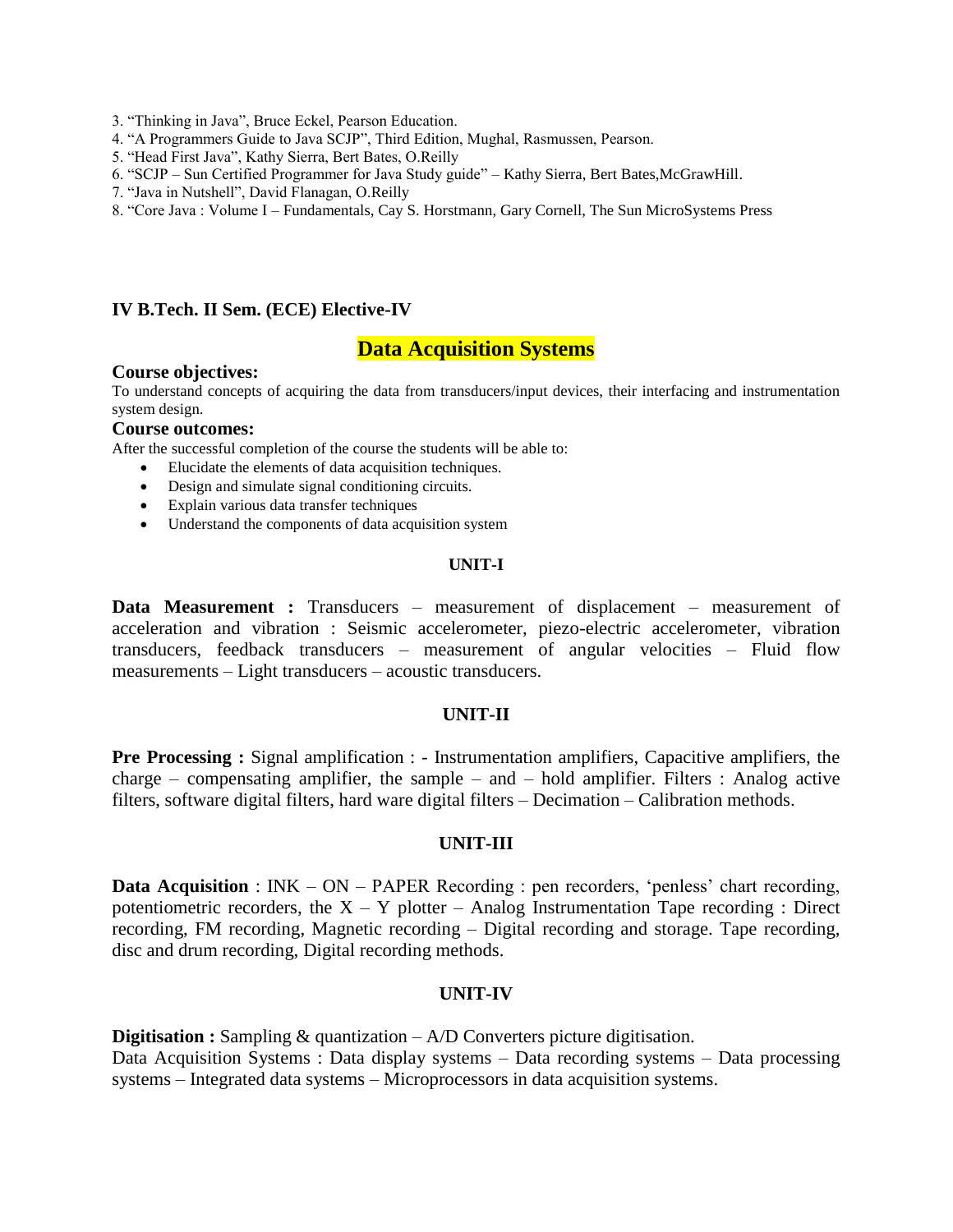### **UNIT-V**

**Remote Data Acquisition :** Passive remote sensing – Active remote sensing – telemetry. Multiplexers : Multiplexers & Concentrators – Statistical multiplexers.

### **Text Books:**

1 . K.G.Beauchamp&C.K.Yuen, "Data Acquisition for signal Analysis, Allen &Unwin Ltd, London (1980).

2. Trevor Housley, 'Data communications and Teleprocessing systems'  $-$  PHI  $- 2<sup>nd</sup>$ Edn.

### **IV B.Tech. II Sem. (ECE) Elective- IV**

# **Spread Spectrum Communications**

### **Course Objectives:**

- To make familiarize the Spread Spectrum communications and various modulation schemes.
- To learn the spread spectrum signals generation and detection.

### **Course outcomes:**

.

Upon completion of the course the student will be able to:

- Analyze and detect the spread spectrum systems.
- Generate the spread spectrum signals and use them for various applications.

### **UNIT-I**

**Fundamentals of Spread Spectrum:**General concepts, Direct sequence (DS), Pseudo Noise (PN), Frequency Hopping, Time Hopping, Comparison of Modulation methods, Hybrid Spread spectrum systems, Chirp spread spectrum, Baseband modulation techniques.

**Analysis of Direct Sequence Spread Spectrum Systems:**Properties of PN sequences, Classes of periodic sequences, Properties of m sequences, Partial Co–relation, PN signal from PN sequences, Partial co – relation of PN signals, The PN Signal, De-spreading the PN signal, Interference rejection, Output signal to noise ratio, Antijamcharacteristics, Interception, Energy bandwidth efficiency.

### **UNIT-II**

**Analysis of Avoidance – Type Spread Spectrum Systems:**The frequency hopped signal, Interference rejection in a frequency hopping receiver, the time hopped signal.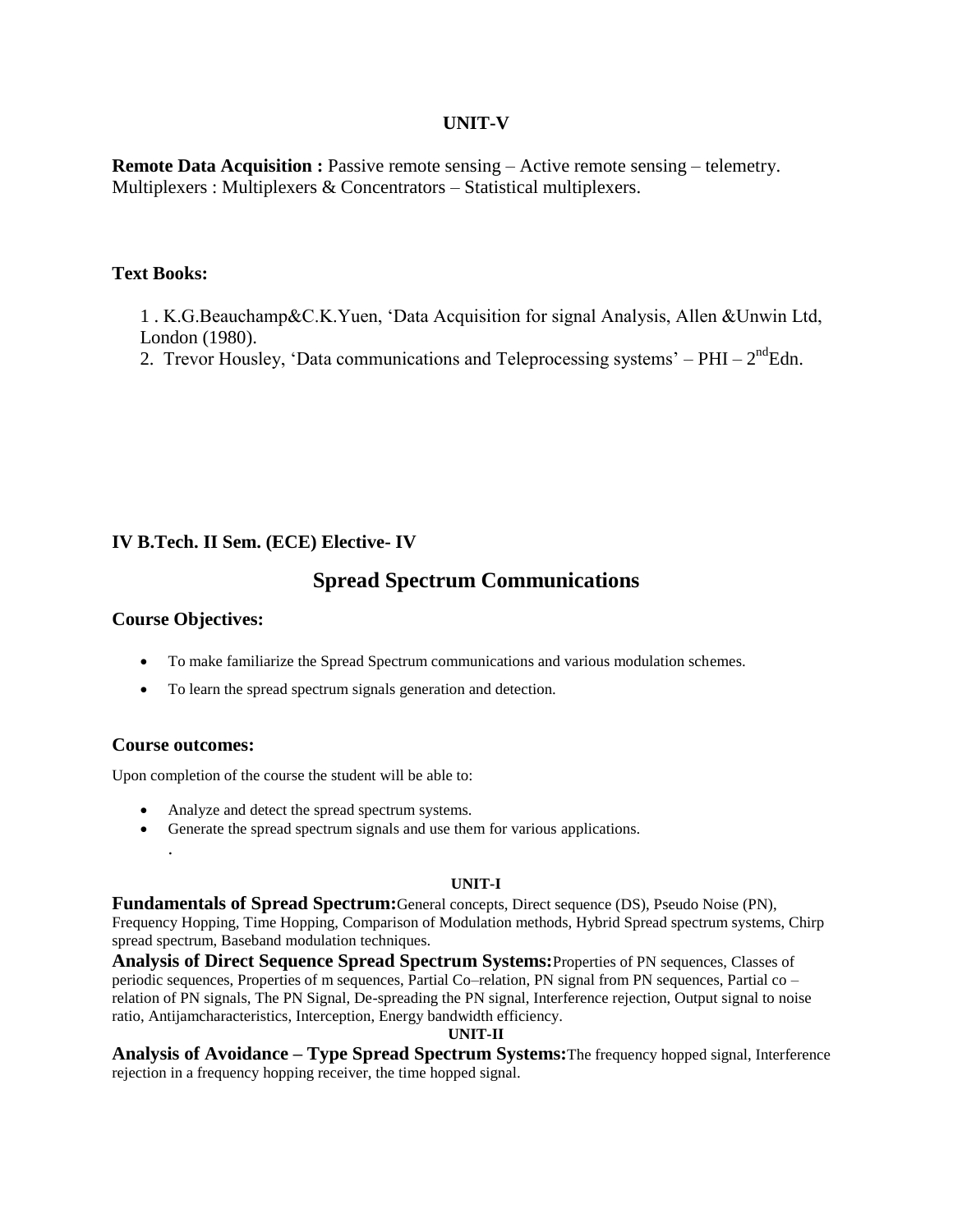**Generation of Spread Spectrum Signals:** Shift register sequence generators, Discrete frequency synthesizers, SAW device PN generators, Charge coupled devices, Digital tapped delay lines.

#### **UNIT-III**

**Detection of Spread Spectrum Signals -Tracking:**Coherent direct sequence receivers, other method of carrier tracking, Delay lock loop analysis, Tau – Dither loop, Coherent carrier tracking, Non coherent frequency hop receiver.

**Detection of Spread Spectrum Signals - Aquisition:**Acquisition of spread spectrum signals,

Acquisition cell by cell searching, Reduction of acquisition time, Acquisition with matched filters, Matched filters for PN sequences, Matched filters for frequency hopped signals, Matched filters with acquisition - aiding waveform.

### **UNIT-IV**

**Application of Spread Spectrum to Communications:**General capabilities of spread spectrum, Multiple access considerations, Energy and bandwidth efficiency in multiple access, Selective calling and Identification, Antijam considerations, Error correction coding, Intercept consideration (AI), Miscellaneous considerations, Examples of spread spectrum systems.

**UNIT-V**

**Code Division Multiple Access Digital Cellular Systems:**Introduction, Cellular radio concept, CDMA Digital cellular systems, Specific examples of CDMA digital cellular systems. **Text Books:**

- 1. George. R. Cooper and Clare D. McGillem, ―Modren Communications and Spread Spectrum‖, McGraw hill Book Company.
- 2. Roger L. Peterson, Rodger E. Ziemer& David E. Borth,

### **IV B.Tech. II Sem. (ECE) Elective- IV (R-15) Sub Code:** 1504806

### **BIO-MEDICAL INSTRUMENTATION**

#### **Course Objective:**

- To understand the functioning of Human Cell and its electrical characteristics.
- To get sufficient knowledge about cardiovascular measurement and circulatory System of heart
- To get familiarize with pace makers and Defibrillators
- To understand about the electrical hazards that may occur during the usage of medical instruments **CourseOutcome:**
- After completion of this course the student will be able to
- Understand the functioning of Human Cell and its electrical characteristics
- Acquire sufficient knowledge about cardiovascular measurement and circulatory System of heart
- Get familiarize with pace makers and Defibrillators
- Understand about the electrical hazards that may occur during the usage of medical instruments

#### **UNIT I**

**Components of Medical Instrumentation System:** Bio-amplifier, Static and dynamic characteristics of medical instruments. Bio-signals and characteristics. Problems encountered with measurements from human beings.

### **UNIT II**